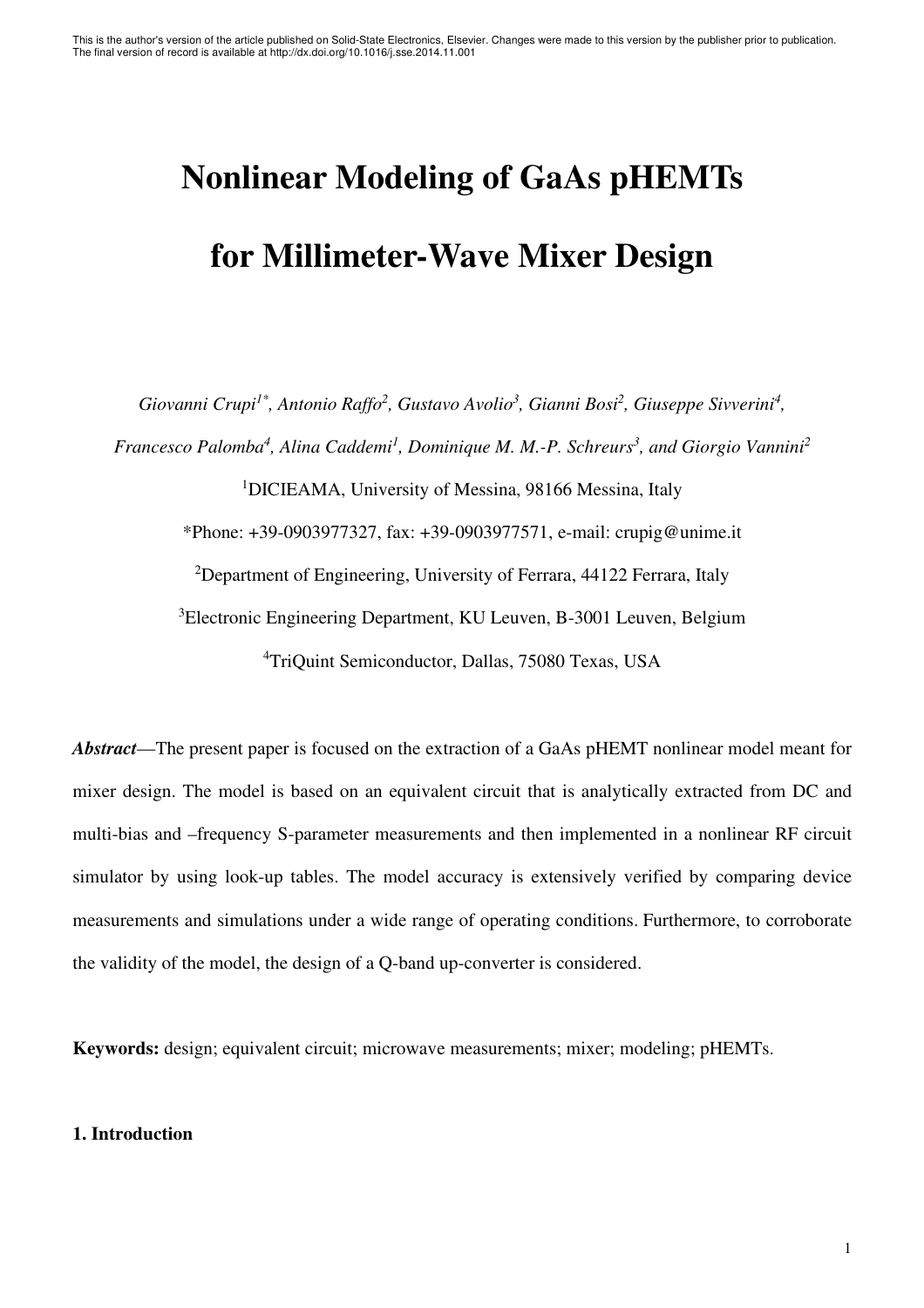High-frequency equivalent circuit modeling of active solid-state devices is a very attractive field of ongoing research because of its crucial role for a fast and reliable development of both device fabrication and circuit design processes. Nowadays, there is considerable and growing interest in the determination of nonlinear models able to reproduce the device behavior under realistic RF operating conditions [1]- [3]. This is due to the increasing number of telecommunication applications that need the device to operate in a highly nonlinear regime, such as power amplifiers and mixers [4]-[8].

In this context, the purpose of this paper is to analytically extract and fully validate a nonlinear highfrequency model for GaAs pseudomorphic high electron mobility transistors (pHEMTs) for cold-FET mixer design. As well known, the core of the device model is its intrinsic section representing the actual nonlinear transistor. To implement the model in a commercial circuit simulator, the nonlinear intrinsic section can be represented by analytical functions [9]-[16] and/or look-up tables [17]-[25]. In the present case, the lookup table approach is adopted because of its key advantage of being a straightforward representation without requiring complex model functions, which can be very challenging and time consuming to construct and fit. It is worth noting that the determination of the model at negative  $V_{DS}$  is a critical step for mixer applications [26]-[30]. In light of that, the present model accounts for potential asymmetries as the model extraction is performed also at negative V<sub>DS</sub> without the need of assuming a symmetric behavior of the device. Furthermore, the standard formulae for determining the transconductance and its delay at positive V<sub>DS</sub> are modified for their extraction at negative V<sub>DS</sub>. Specifically, the sign of  $g_m$  is changed at negative V<sub>DS</sub> and such a  $\pi$  phase shift is subtracted before evaluating τ.

The paper is organized into five parts. Section 2 is dedicated to presenting the advanced tested pHEMTs fabricated in GaAs technology with a gate length of 0.15 µm. The two investigated devices have different gate width: 200 µm and 300 µm. Section 3 is aimed at describing the procedure for determining and implementing the equivalent circuit model, while Section 4 is devoted to its validation based on the comparison between measurements and simulations. Subsequently, Section 5 shows the comparison between measured and simulated performance of a Q-band up-converter designed and realized by using the  $0.15 \times 300 \mu m^2$  transistor modeled in the present study. The Q-band ranges from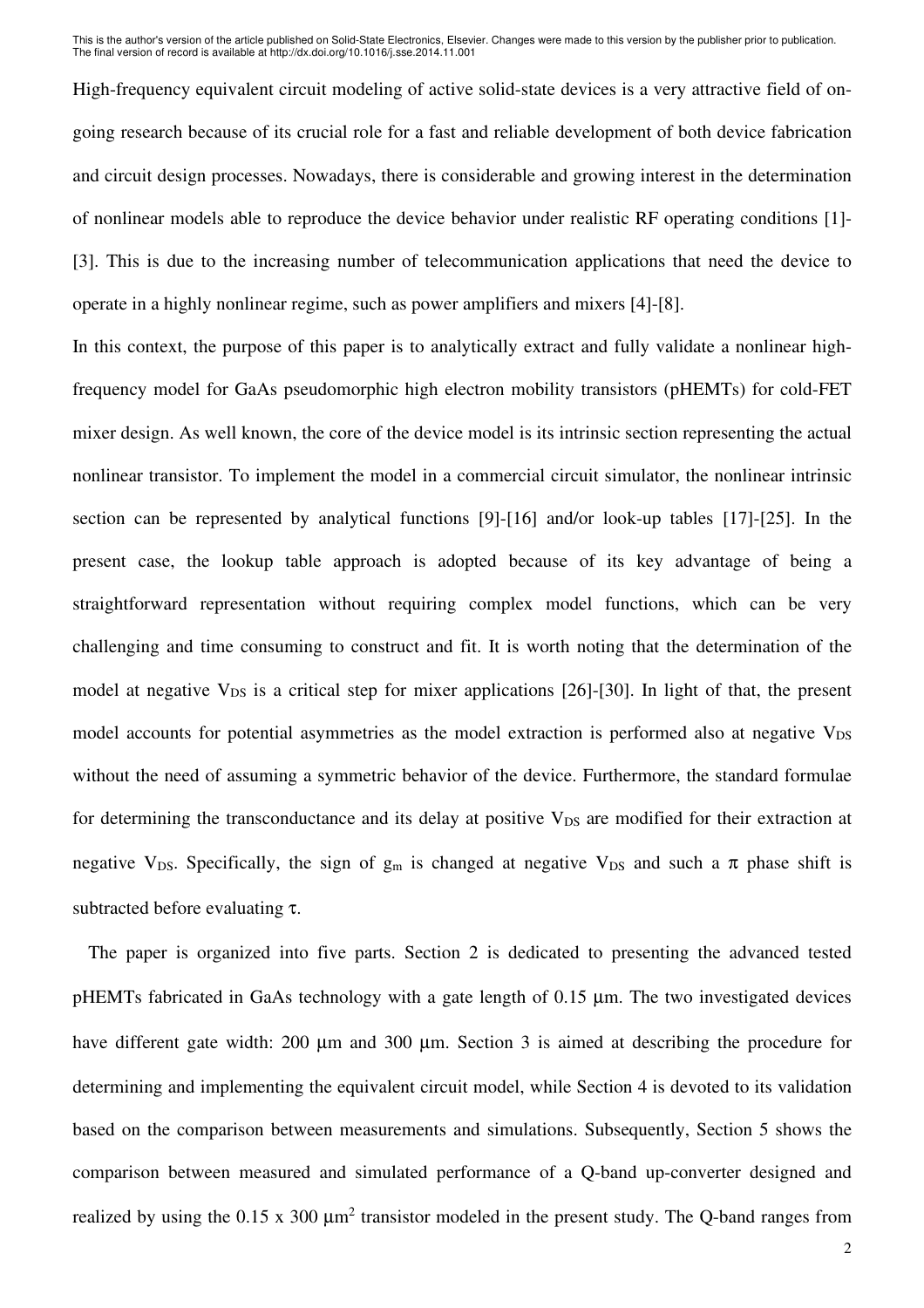33 to 50 GHz and is widely used for several applications in satellite and terrestrial microwave communications and radio astronomy. Finally, conclusive remarks are given in Section 6.

# **2. Device characterization**

The two studied transistors are on-wafer GaAs pHEMTs fabricated by TriQuint Semiconductor [31]. The two devices have a gate length of 0.15  $\mu$ m and a gate width of 200  $\mu$ m and 300  $\mu$ m, respectively. To improve their microwave performance, the layouts of the two devices are based on four interdigitated fingers with lengths of 50 um and 75 um, respectively. Furthermore, to minimize discontinuities between the transmission lines and the actual transistor, tapers are used at both gatesource and drain-source ports.

Device characterization is based on multi-bias scattering (S-) parameters measured from 2.5 GHz to 65 GHz. To put in evidence the wide range of bias points used for S-parameter measurements, Fig. 1 reports the corresponding measured values of I<sub>D</sub> versus V<sub>GS</sub> and V<sub>DS</sub>. It should be highlighted that a small step of 50 mV has been used for both gate and drain voltages to guarantee good interpolation properties of the intrinsic look-up table model. This is because the intrinsic multi-bias small-signal equivalent circuit obtained from S-parameter measurements is used to build the nonlinear model, which is implemented by means of a symbolically defined device (SDD) component available in Agilent's advanced design system (ADS) circuit simulator [32]. Furthermore, it should be underlined that, based on the presented modeling technique, the model parameters are calculated from the measurements with appropriate scripts developed in MATLAB software. The S-parameter measurements on the device are achieved by using a TRL on-wafer calibration followed by matrix manipulations to remove the contributions of the input and output tapers. In particular, the shift of the reference planes is obtained by using the following formula based on the transmission (T-) parameters, known also as the chain parameters, as they are very helpful when working with networks connected in cascade [33]: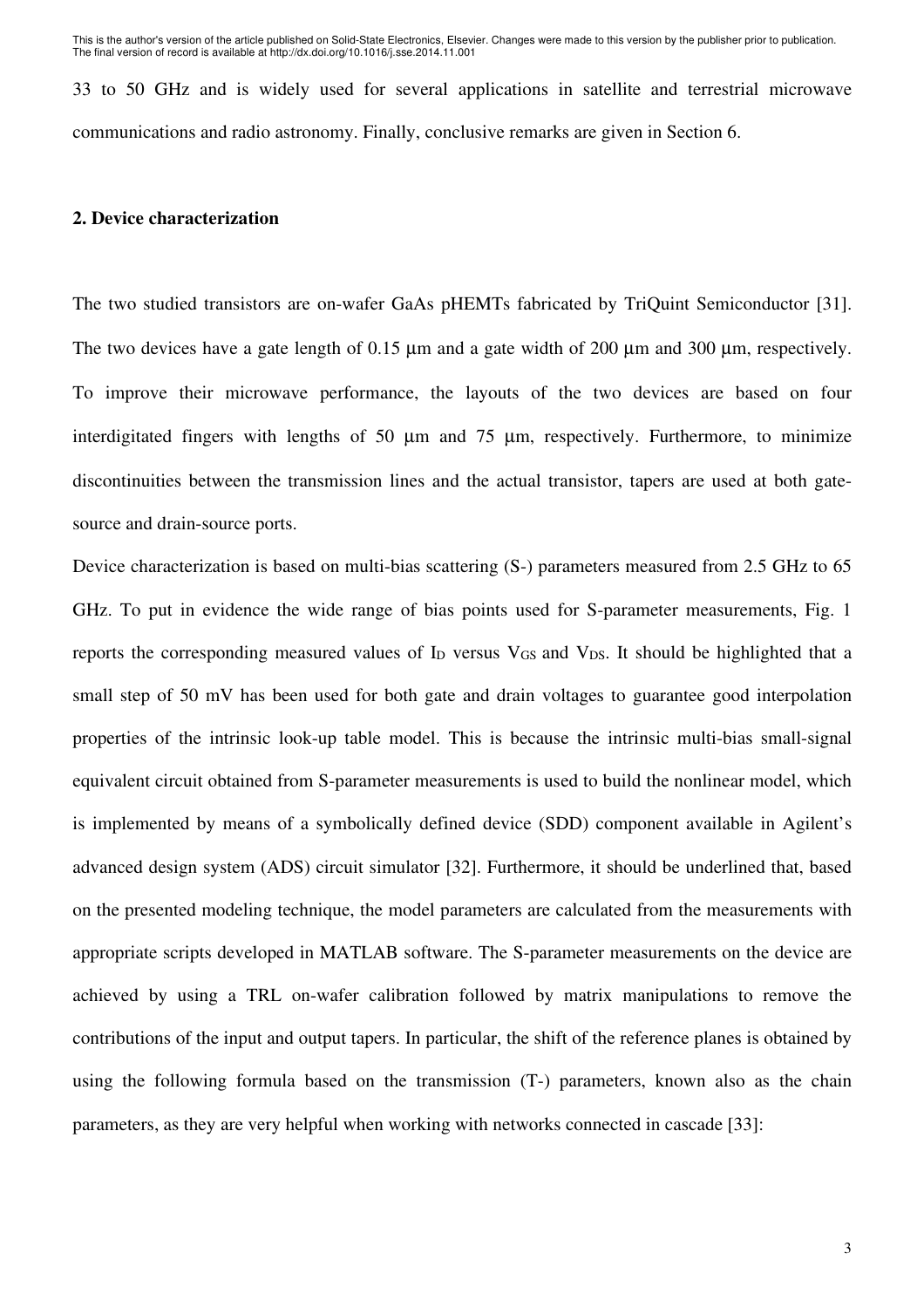$$
\begin{aligned} \left[T_{\text{DUT}}\right] &= \left[T_{\text{INPUT\_TAPER}}\right]^{-1} \left[T_{\text{DUT+TAPERS}}\right] \left[T_{\text{OUTPUT\_TAPER}}\right]^{-1} \\ (1) \end{aligned}
$$

where the behavior of the tapers is accurately determined by electromagnetic simulations.

Hence, the extrinsic effects arising from the tapers are disregarded in the present model since the model extraction is based on the S-parameter measurements after de-embedding the taper contributions. On the other hand, off-wafer calibrations are used for the nonlinear measurements devoted to the model validation at both low and high frequencies. This implies that the calibration reference planes have been set at the probe tips. The contributions associated to the path from the probe tips to the taper ends have to be considered at microwave frequencies; therefore they are properly modelled by using electromagnetic simulations. On the contrary, these access structures can be totally neglected at low frequencies (i.e., in the megahertz range) since they produce inductive and capacitive effects that are of the order of 100 pH and 50 fF respectively, whereas their resistive losses are below 50 m $\Omega$ .



Fig. 1. Behavior of I<sub>D</sub> versus V<sub>DS</sub> and V<sub>GS</sub> for two GaAs pHEMTs with different gate widths: 200 µm (a) and 300 µm (b).

### **3. Equivalent circuit extraction**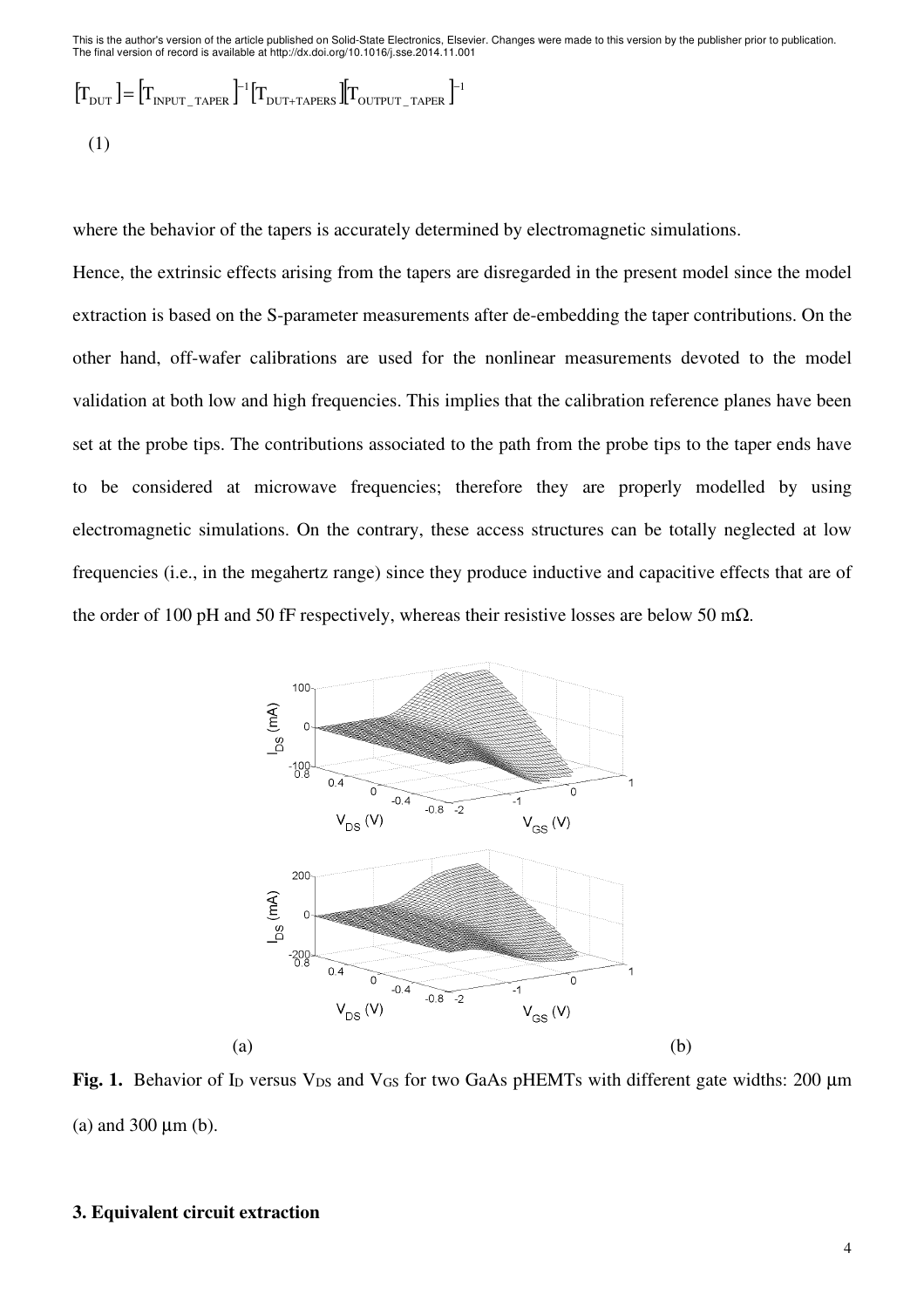Fig. 2 shows the small-signal equivalent circuit used for the tested GaAs pHEMTs. This circuit can be divided into two main sections: the extrinsic part, whose elements are assumed to be bias-independent, and the intrinsic section, whose elements are bias dependent. The values of the circuit elements are determined from S-parameter measurements. In particular, the extrinsic elements are firstly extracted from "cold" S-parameters (i.e.,  $V_{DS} = 0$  V) [34]-[40]. Successively, de-embedding of the extrinsic elements from the measurements is carried out with simple matrix manipulations, and the intrinsic elements are calculated from the intrinsic admittance (Y-) parameters at each investigated bias point by using well known formulae [33]. It should be highlighted that the transconductance and its delay are obtained at negative  $V_{DS}$  by modifying the standard formulae used for positive  $V_{DS}$ . In particular, at negative V<sub>DS</sub> the sign of  $g_m$  must be changed and this  $\pi$  phase shift has to be subtracted before calculating τ:

$$
G = g_m e^{-j\omega \tau} = (Y_{21} - Y_{12}) \left[ 1 + j \frac{\text{Re}(Y_{11} + Y_{12})}{\text{Im}(Y_{11} + Y_{12})} \right]
$$
\n
$$
\begin{cases}\nfor & V_{DS} > 0 \\
\tau = -\frac{1}{\omega} \angle G \\
for & V_{DS} < 0\n\end{cases}\n\begin{cases}\ng_m = |G| \\
\tau = -\frac{1}{\omega} \angle G \\
\tau = -\frac{1}{\omega} (\angle G - \pi)\n\end{cases}
$$

(2)

The bias dependences of the intrinsic  $g_m$  and  $C_{gs}$  for the two tested devices are illustrated in Fig. 3. Subsequently, the achieved multi-bias small-signal equivalent circuit is used as the starting point to build the large-signal model shown in Fig. 4. As can be seen, the transconductance delay  $\tau$  is approximated with the transcapacitance (i.e.,  $C_m = g_m\tau$ ) by using only the first term in the Taylor series expansion for the function  $e^{-j\omega\tau}$  (i.e.,  $e^{-j\omega\tau} = g_m - j\omega C_m$ ) [41], [42]. The conduction gate and drain currents are obtained from the measured DC values. Dedicated DC measurements at high values of the gate voltage are used to obtain the gate Schottky diode forward characteristics. The intrinsic circuit elements are stored in look-up tables versus the intrinsic voltages with the exception of the conduction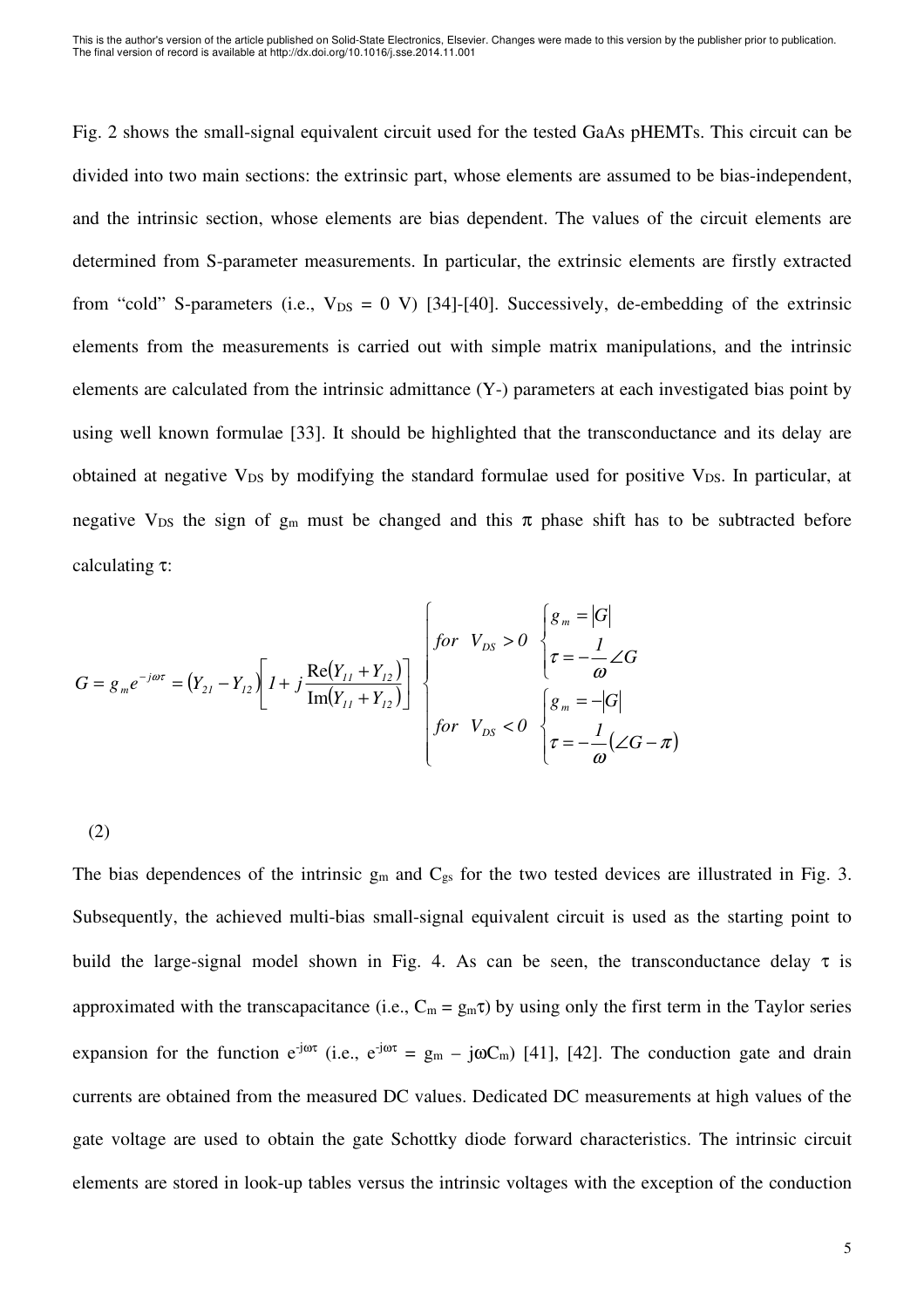gate current that is modeled with an analytical function approach. This is because the better extrapolation capability of the analytical functions allows predicting more accurately the exponential current growth when the gate voltage is increased beyond the analyzed bias range. In particular, the standard diode model available in ADS has been adopted [32]. To model the forward conduction of the gate Schottky junction the ideality factor N and the inverse saturation current  $I_s$  have been identified by using the DC measurements performed at sufficiently high gate voltage, keeping the drain voltage constant to 0 V. After de-embedding these data from the resistive parasitic effects, we use them to identify the requested parameters through the optimization tool provided by ADS. To reproduce the reverse conduction, the breakdown voltage provided by the foundry has been considered.

It should be pointed out that low-frequency dispersion effects have not been included in the model [43]- [50], since the thermal phenomena can be disregarded under the low power-dissipation of mixer application and the trapping mechanisms are negligible for the studied GaAs pHEMTs which are based on a well-established technology.



**Fig. 2.** Small-signal equivalent circuit for GaAs pHEMT. The intrinsic section is highlighted by a dashed box.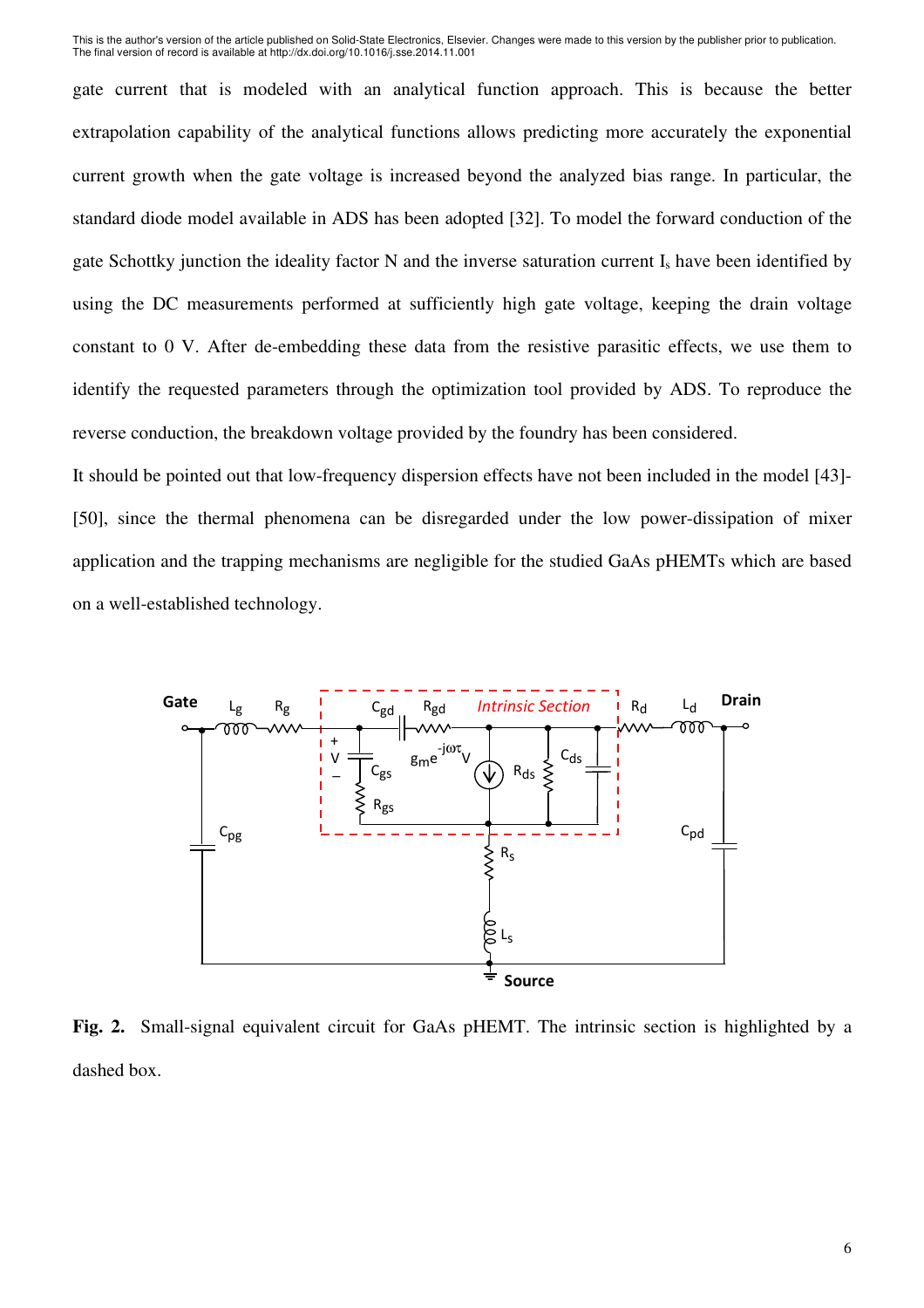

Fig. 3. Behavior of g<sub>m</sub> and C<sub>gs</sub> versus V<sub>DS</sub> and V<sub>GS</sub> for two GaAs pHEMTs with different gate widths: 200  $\mu$ m (a, b) and 300  $\mu$ m (c, d).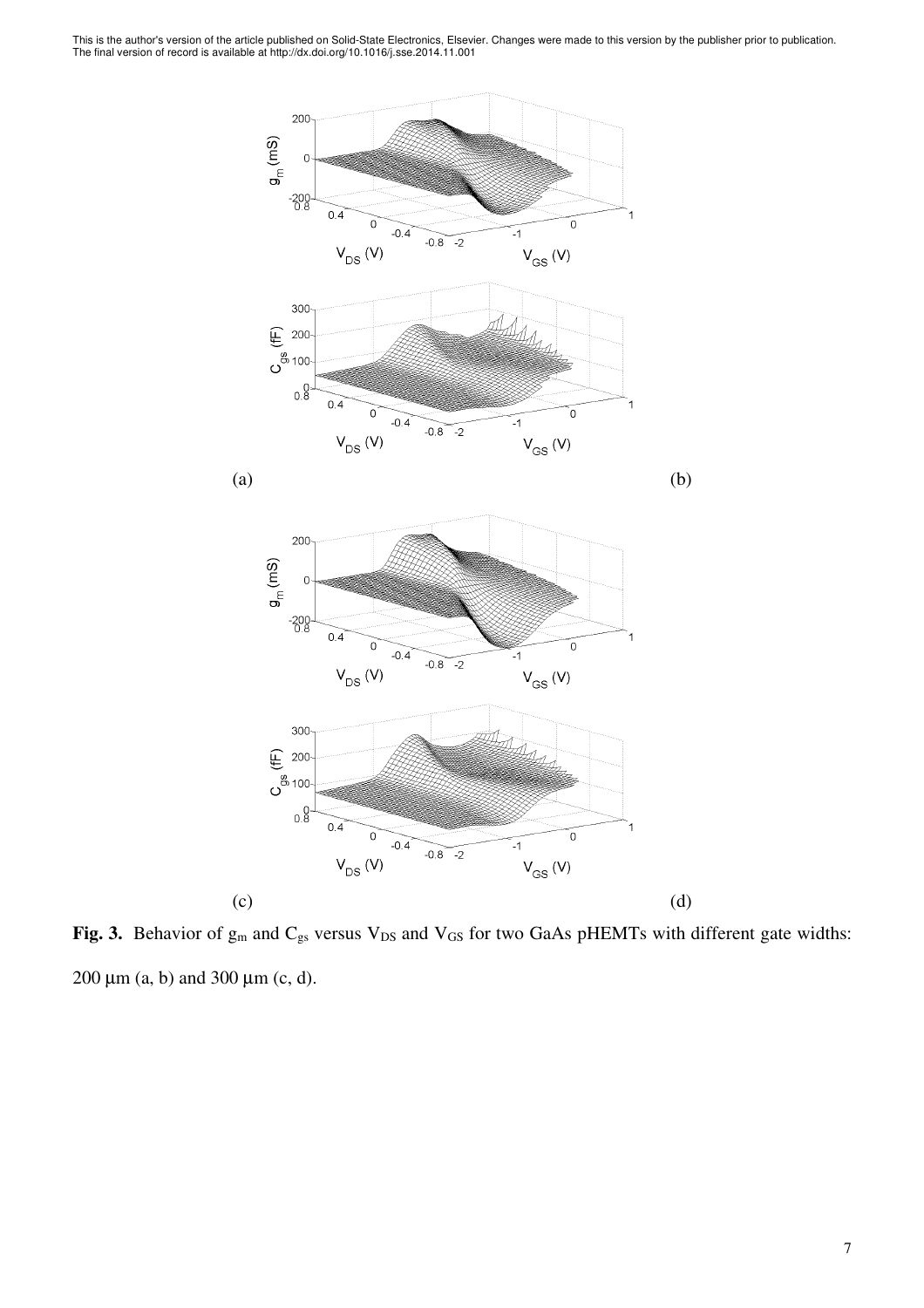

**Fig. 4.** Large-signal equivalent circuit for GaAs pHEMT. The intrinsic section is highlighted by a dashed box.

#### **4. Equivalent circuit validation**

The obtained nonlinear model can reproduce accurately the measured S-parameters over the full investigated frequency range up to 65 GHz. As an illustrative example, Fig. 5 shows the good agreement between measured and simulated S-parameters for the tested devices at three different bias conditions:  $V_{DS} = 0$  V and  $V_{GS} = -1$  V,  $V_{DS} = 0.5$  V and  $V_{GS} = -0.8$  V,  $V_{DS} = -0.5$  V and  $V_{GS} = -0.5$  V. The model accuracy is confirmed by the low percentage errors  $E_{ij}$  between measured and simulated Sparameters (see Table I). The values of  $E_{ij}$  are achieved as follows:

$$
E_{ij} = \frac{1}{N_f} \sum_{f} 100 \left| \frac{S_{ijMEASURED}(f) - S_{ijSIMULATED}(f)}{S_{ijMEASURED}(f)} \right|
$$
\n(3)

where  $N_f$  is the frequency point number that is equal to 201 for the present study. It should be pointed out that the percentage error associated to  $S_{12}$  may reach very high values, due to its extremely small magnitude especially at low frequencies. Furthermore, Fig. 6 illustrates that the model can mimic very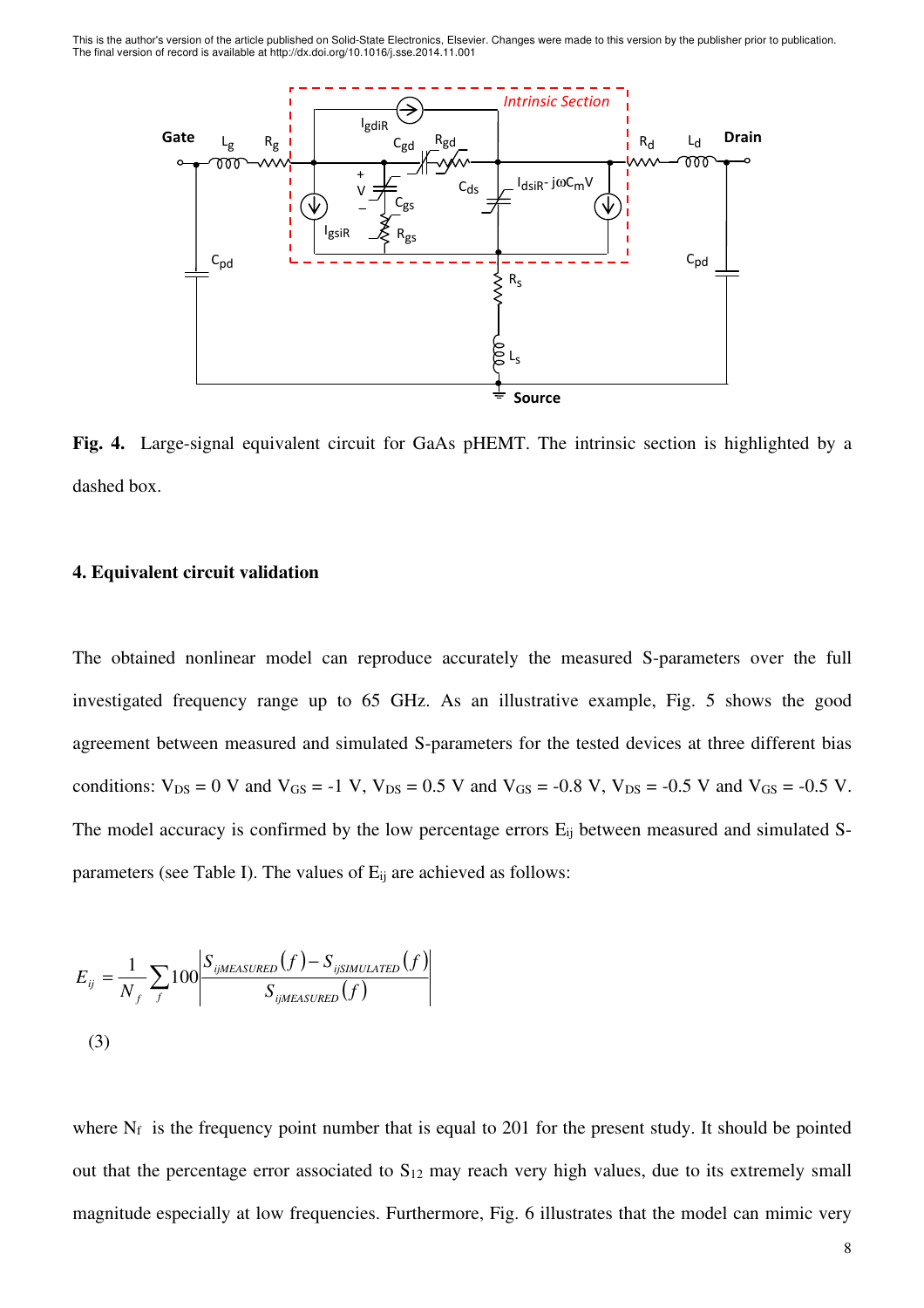well the behavior of the real and imaginary parts of the measured S-parameters versus  $V_{GS}$  with  $V_{DS} = 0$ V at the high frequency of 40 GHz.

Fig. 7 presents the result of the nonlinear validation at low frequencies. In particular, it is shown that the model can accurately predict the measured drain voltage and current time-domain waveforms under cold-FET mixer application (i.e.,  $V_{DS} = 0$  V and  $V_{GS} = -1$  V) with a fundamental frequency (f<sub>0</sub>) of 2 MHz for the tested GaAs pHEMTs. At such low frequency the nonlinear capacitive effects are negligible and then the achieved accuracy of the present model without a dedicated low-frequency dispersion network confirms that the impact of dispersive effects on the conduction drain current can be disregarded.

To validate the nonlinear model at high frequencies, the results of the simulations are compared with measurements performed by means of a large-signal network analyzer (LSNA) working up to 50 GHz. Fig. 8 reports the comparison between measured and simulated input and transfer loci for the device with a gate width of 300 µm at  $f_0 = 10$  GHz,  $V_{DS} = 0$  V, and  $V_{GS}$  going from -1.1 V to -0.6 V with a step of 0.1 V. Fig. 9 illustrates the comparison between measured and simulated input and transfer loci for the device with a gate width of 200  $\mu$ m at 15 GHz, V<sub>DS</sub> = 0 V, V<sub>GS</sub> -1 V, and for four different values of input power: -10.8 dBm, -5.8 dBm, -0.8 dBm, and 4.2 dBm. Furthermore, Fig. 10 shows measured and simulated output power and  $b_2/a_1$  phase versus input power for the device with a gate width of 300  $\mu$ m at  $V_{DS} = 0$  V,  $V_{GS} = -1$  V, and for two different values of the fundamental frequency: 38 GHz and 42 GHz.

The observed good agreement between model simulations and measurements under different operating conditions confirms the robustness of the extracted model.

**TABLE I.** The percentage errors between measured and simulated S-parameters for the two tested devices at three different bias conditions.

| Gate Width $(\mu m)$ | $V_{DS} (V)$ | $V_{GS} (V)$ | $E_{11}$ (%) | $E_{21}$ (%) | $E_{12}$ (%) | $E_{22}$ (%) |
|----------------------|--------------|--------------|--------------|--------------|--------------|--------------|
| 200                  |              | -1           | 4.4          | 4.6          | 4.6          | 4.3          |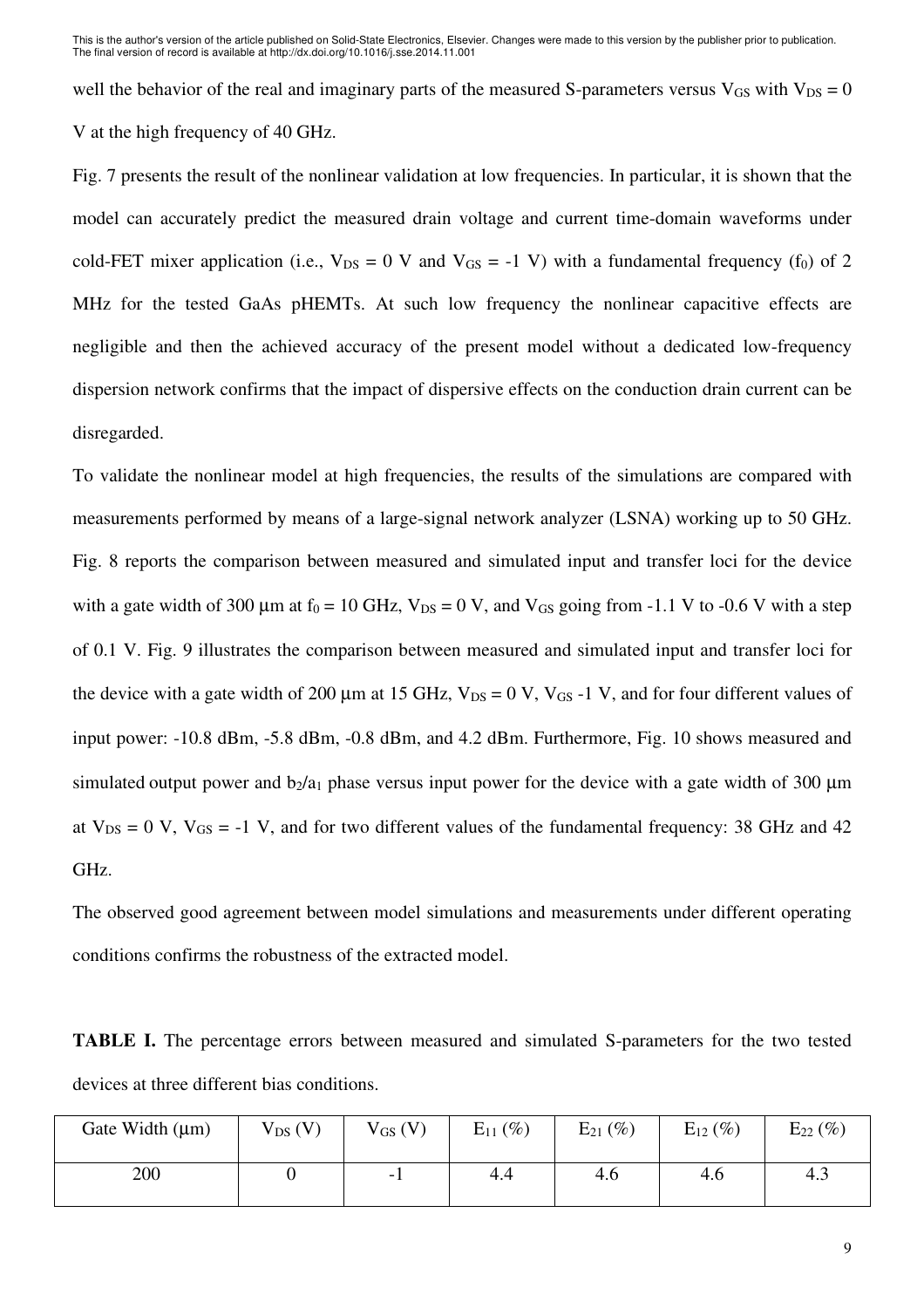| 300 |        | -1     | 3.6 | 3.4 | 3.4  | 4.1 |
|-----|--------|--------|-----|-----|------|-----|
| 200 | 0.5    | $-0.8$ | 4.8 | 6.3 | 4.2  | 4.7 |
| 300 | 0.5    | $-0.8$ | 4.4 | 8.2 | 3.2  | 5.6 |
| 200 | $-0.5$ | $-0.5$ | 5.2 | 5.6 | 22.2 | 7.3 |
| 300 | $-0.5$ | $-0.5$ | 3.7 | 9.9 | 32.6 | 6.2 |









10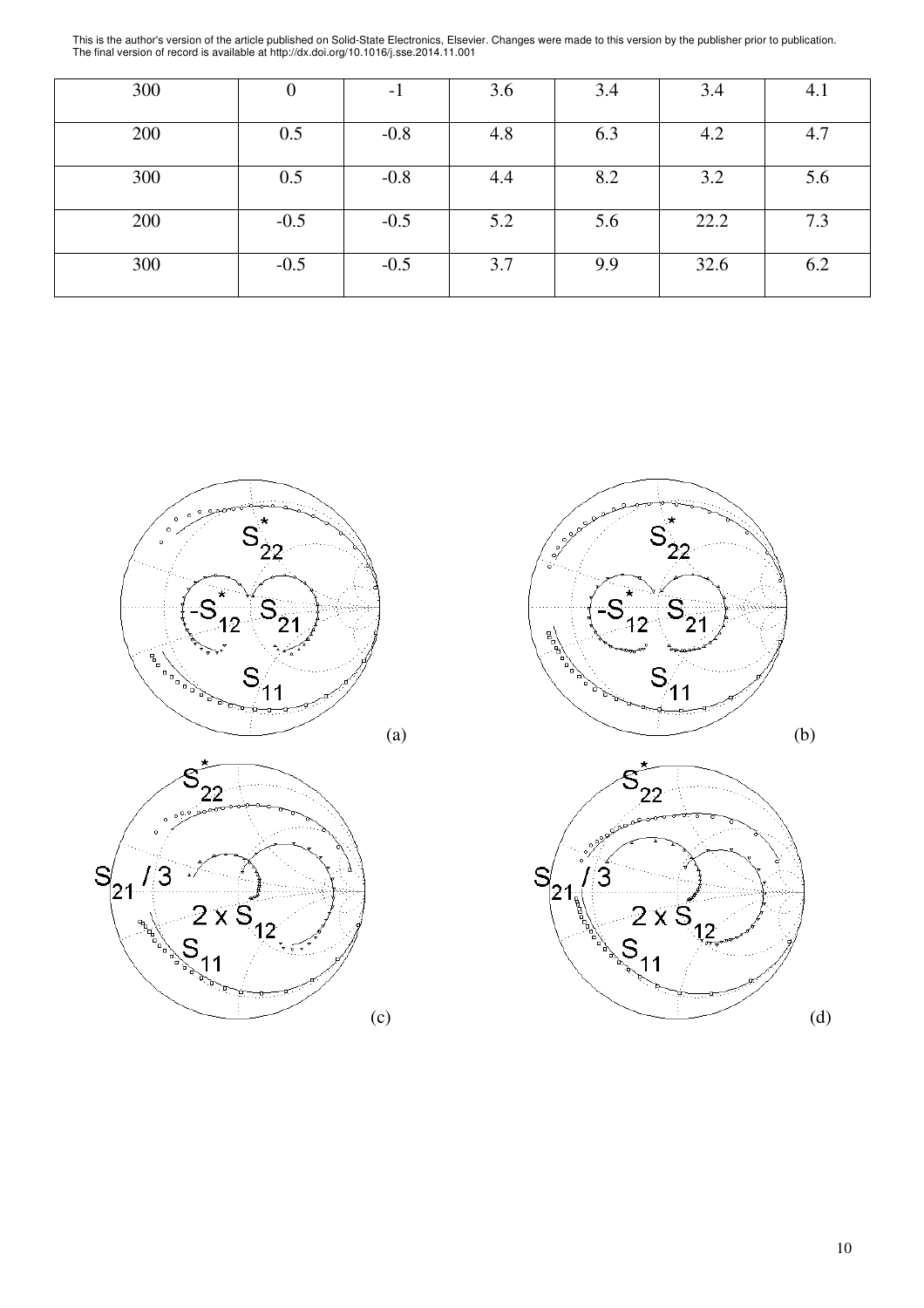

**Fig. 5.** Comparison between measured (symbols) and simulated (lines) S-parameters from 2.5 GHz to 65 GHz for two GaAs pHEMTs with different gate widths: 200 µm (a, c, e) and 300 µm (b, d, f). The three analyzed bias conditions are:  $V_{DS} = 0$  V and  $V_{GS} = -1$  V (a, b),  $V_{DS} = 0.5$  V and  $V_{GS} = -0.8$  V (c, d),  $V_{DS} = -0.5$  V and  $V_{GS} = -0.5$  V (e, f).

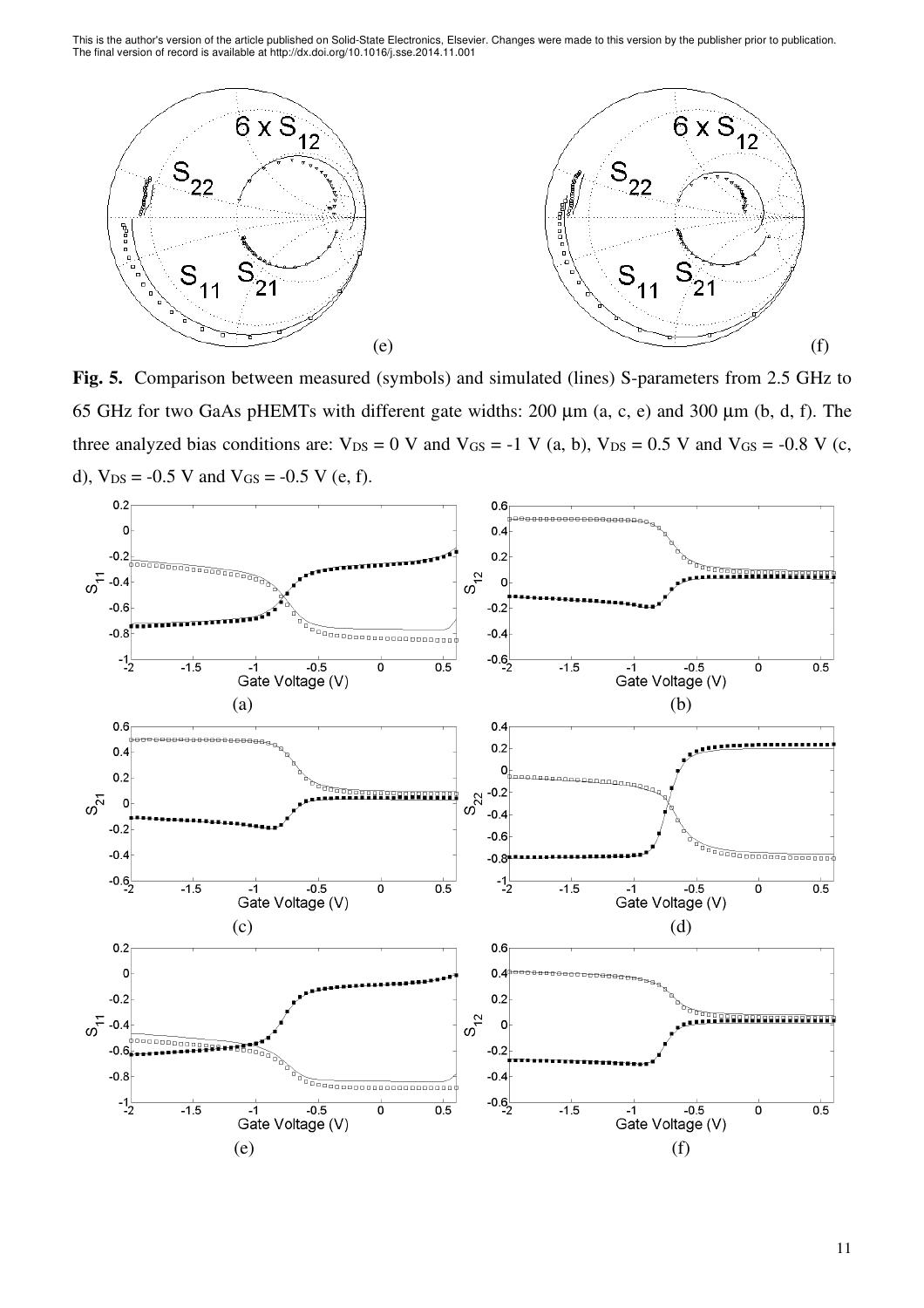

Fig. 6. Comparison between measured (symbols) and simulated (lines) S-parameters versus V<sub>GS</sub> from -2 V to 0.6 V with 50 mV step at 40 GHz and  $V_{DS} = 0$  V for two GaAs pHEMTs with different gate widths: 200  $\mu$ m (a, b, c, d) and 300  $\mu$ m (e, f, g, h). The real and imaginary parts of the measured Sparameters are, respectively, represented with white and black symbols.



Fig. 7. Comparison between measured (symbols) and simulated (lines) drain voltage and current timedomain waveforms at  $f_0 = 2$  MHz,  $V_{DS} = 0$  V, and  $V_{GS} = -1$  V for two GaAs pHEMTs with different gate widths:  $200 \mu m$  (a, b) and  $300 \mu m$  (c, d). The amplitude of the input and output incident waves and their relative phase are respectively: A<sub>g</sub> = 1.5 V, A<sub>d</sub> = 1.5 V, and  $\Delta\Phi = 0^{\circ}$ , 30°, 60°, 90°, 120°, 150°, 180°.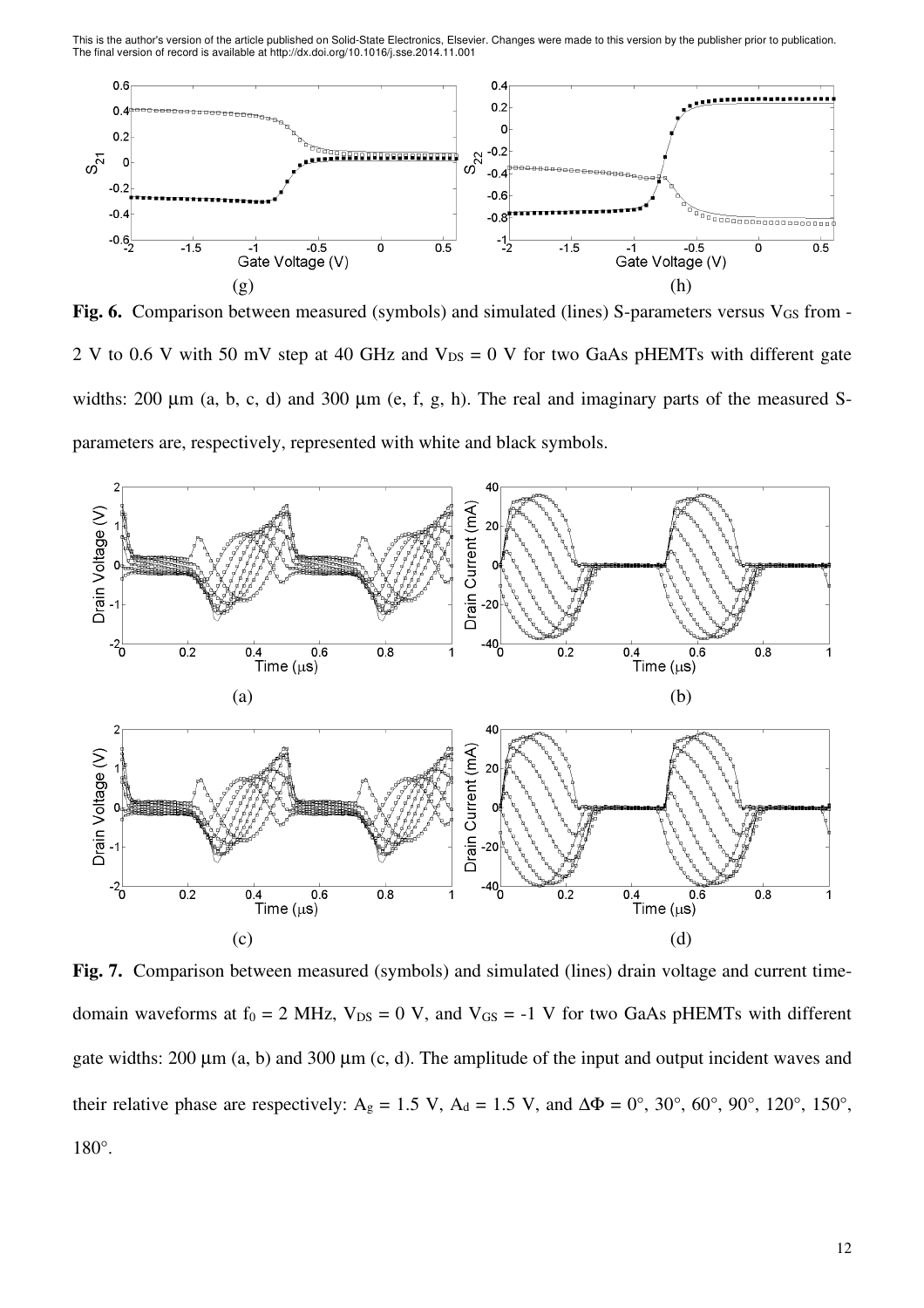

**Fig. 8.** Comparison between measured (symbols) and simulated (lines) input (a) and transfer (b) loci for a GaAs pHEMT with a gate width of 300  $\mu$ m at f<sub>0</sub> = 10 GHz, V<sub>DS</sub> = 0 V, and V<sub>GS</sub> from -1.1 V to -0.6 V with a step of 0.1 V.



**Fig. 9.** Comparison between measured (symbols) and simulated (lines) input (a) and transfer (b) loci for a GaAs pHEMT with a gate width of 200  $\mu$ m at f<sub>0</sub> = 15 GHz, V<sub>DS</sub> = 0 V, V<sub>GS</sub> = -1V and with four different values of the input power: -10.8 dBm, -5.8 dBm, -0.8 dBm, and 4.2 dBm.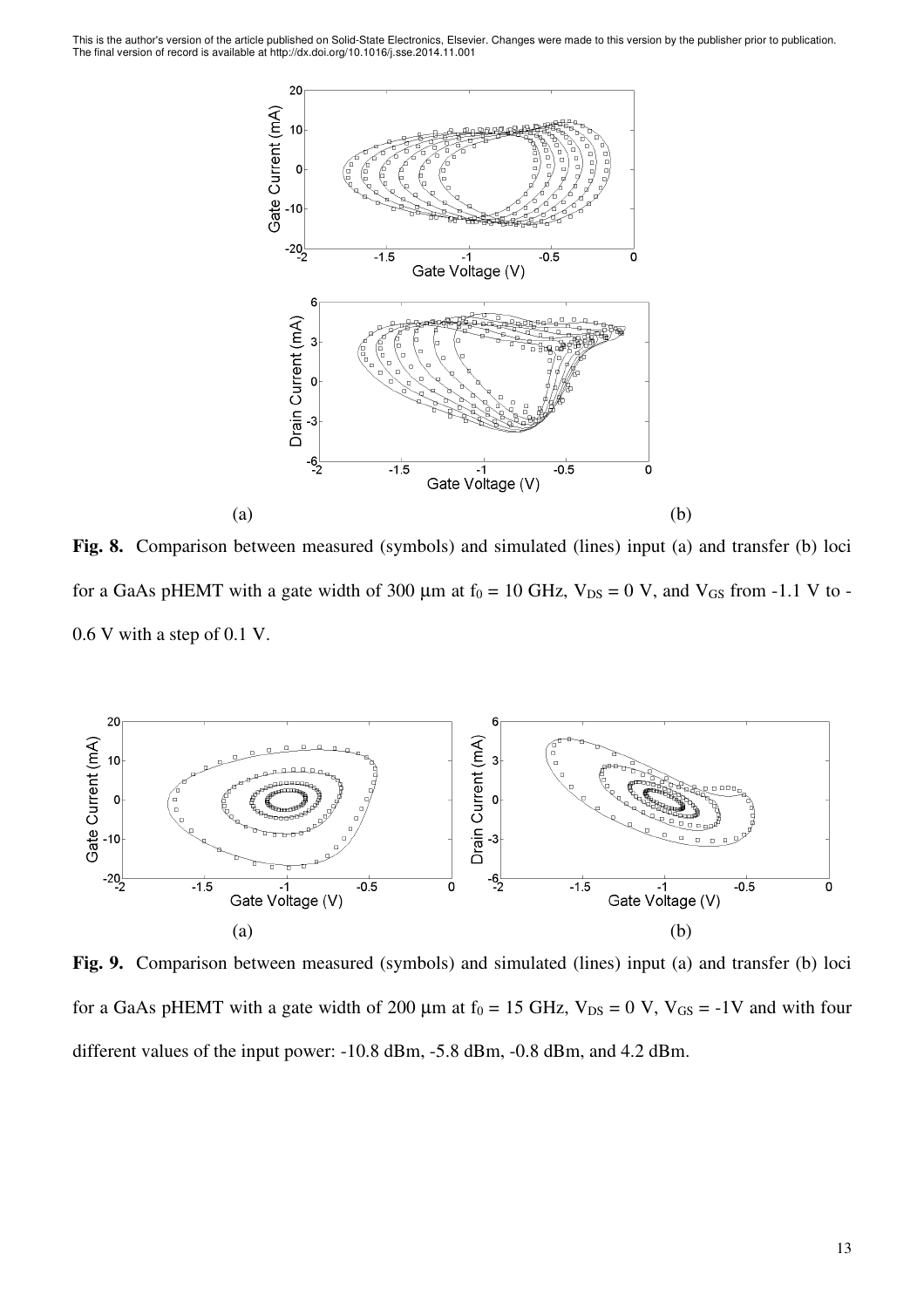

**Fig. 10.** Comparison between measured (symbols) and simulated (lines) output power and  $b_2/a_1$  phase versus input power for a GaAs pHEMT with a gate width of 300  $\mu$ m at f<sub>0</sub> = 38 GHz (a) and 42 GHz (b),  $V_{DS} = 0$  V, and  $V_{GS} = -1$  V.

#### **5. Model validation based on cold-FET mixer design**

To definitely validate the developed model, simulations and measurements of a cold-FET mixer are reported. The mixer is part of a packaged Q–band up-converter (see Fig. 11), which integrates on the same MMIC two single balanced cold-FET mixers in I/Q configuration, a frequency quadrupler, which is able to convert the X-band LO input into the Q-band pump signal (PS) required for the mixers, and a four-stage RF driver, cascaded to the cold FET mixers [51]. A photograph of the designed up-converter is presented in Fig. 12. In order to better relate the cold-FET model accuracy with the measurements, the comparisons are performed between the stand alone measured mixer and the corresponding simulated circuit. In Figs. 13 and 14 the simulated performance of the designed up-converter is compared with the data obtained from scalar measurements. In particular, the conversion gain and the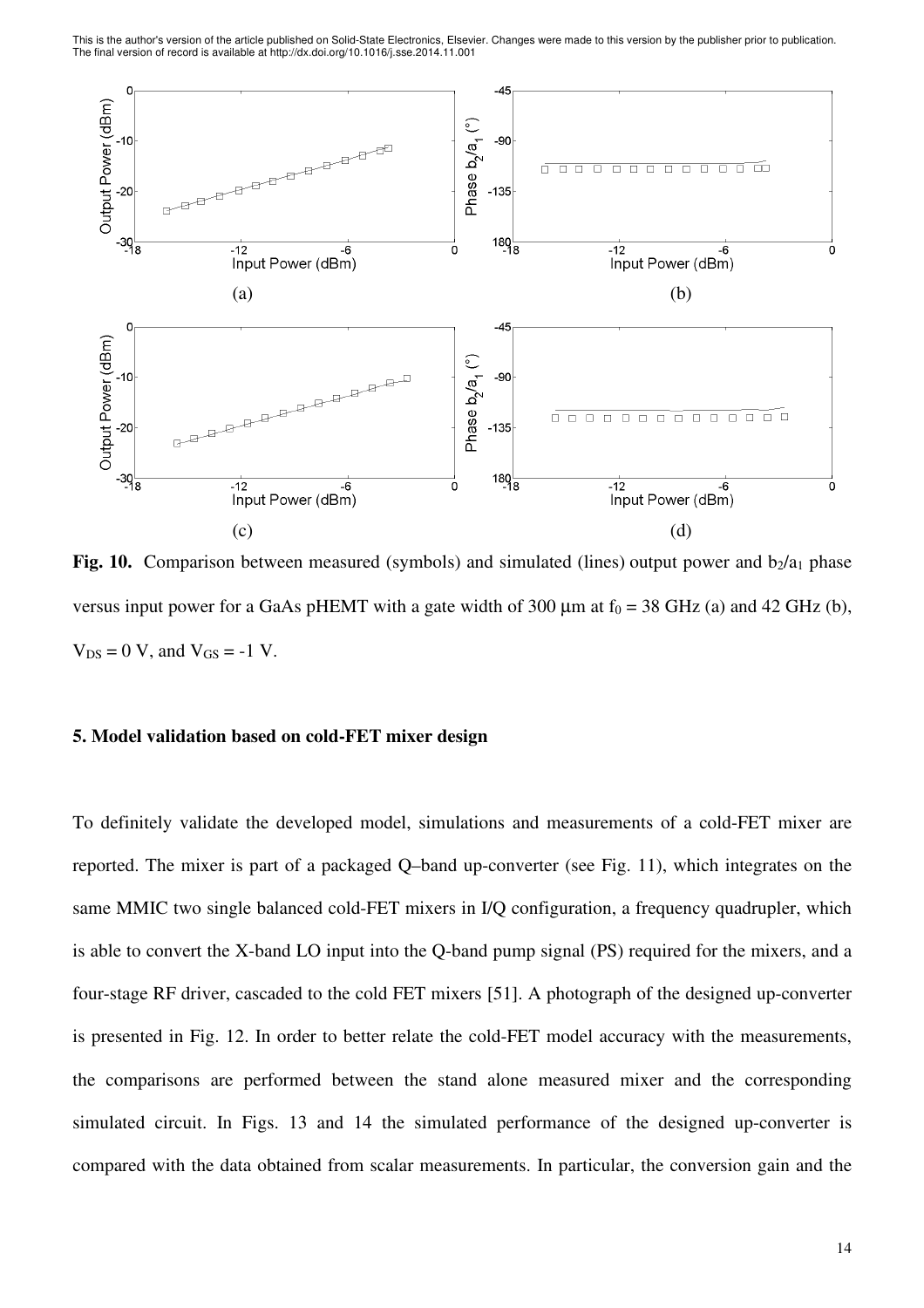image rejection are reported in Figs. 13 and 14, respectively. Also in this case, the model prediction capability is successfully confirmed.



**Fig. 11.** Block diagram of the designed Q-band up-converter.



**Fig. 12.** Photograph of the designed Q-band up-converter.

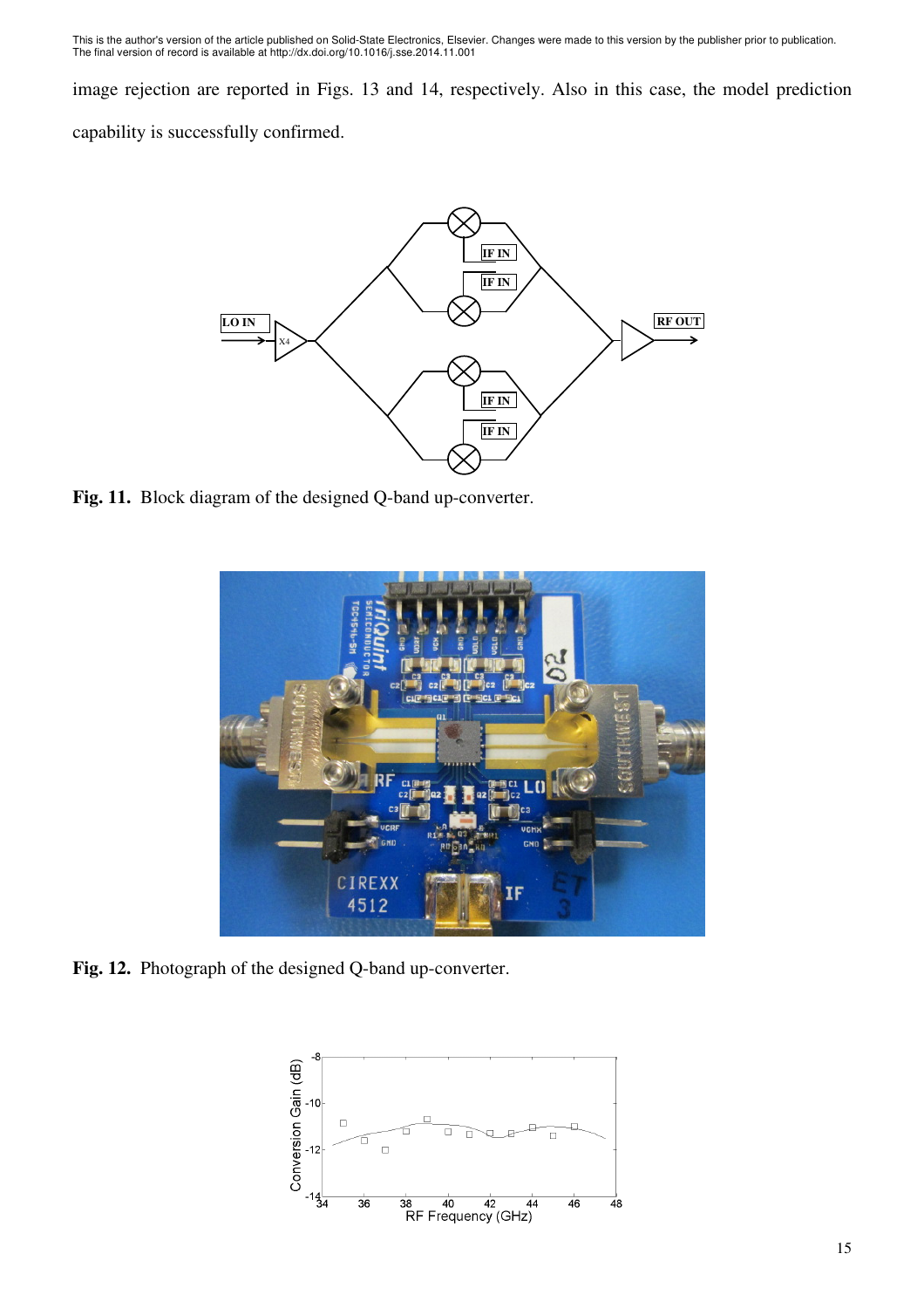**Fig. 13.** Comparison between measured (symbols) and simulated (lines) conversion gain of the upconverter with an LO power of 14 dBm and an IF frequency of 2.5 GHz.



**Fig. 14.** Comparison between measured (symbols) and simulated (lines) image rejection of the upconverter with an LO power of 14 dBm and an IF frequency of 2.5 GHz.

## **6. Conclusion**

This study has been devoted to the extraction of a nonlinear equivalent circuit of GaAs pHEMTs for mixer design. The developed approach, which is based on a straightforward extraction technique and transistor representation, leads to accurate and robust results. The model has been determined by using a purely analytical approach without any optimization and its representation has been based on look-up tables. The robustness of the achieved model has been confirmed by its capability to accurately predict the measured nonlinear device behavior for different gate widths and under different operating conditions: bias point, frequency, and input power level. Finally, to definitely validate the developed modeling approach, the extracted model has been used for the design of a packaged Q–band upconverter based on cold-FET mixer and a good agreement has been obtained between its measured and simulated performance.

#### **Acknowledgments**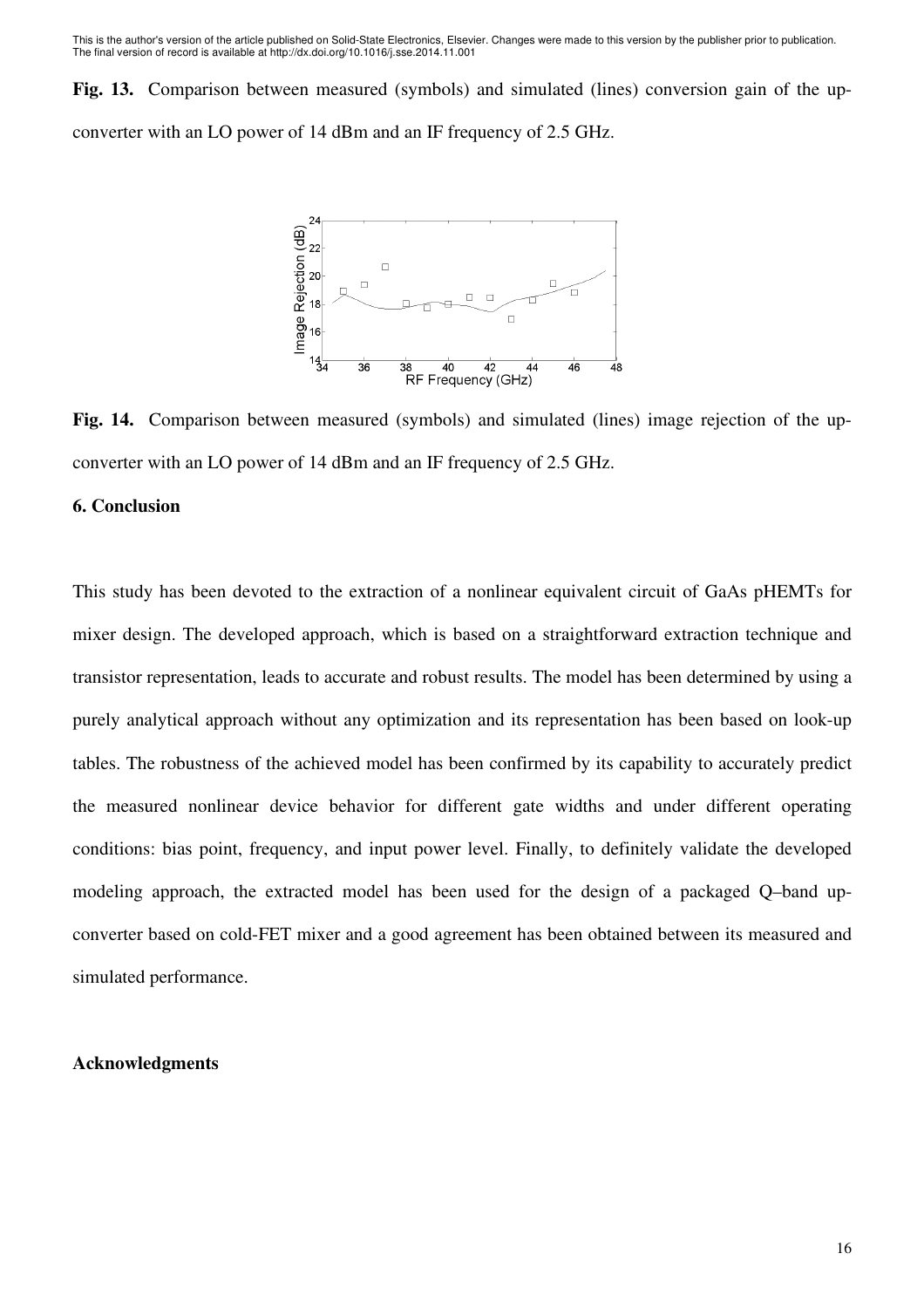The authors would like to thank TriQuint Semiconductor for supplying the devices. This work was supported by the project PON 01\_01322 PANREX with financial support by Italian MIUR, FWO – Vlaanderen (Belgium), and EMRP 'HF Circuits' project.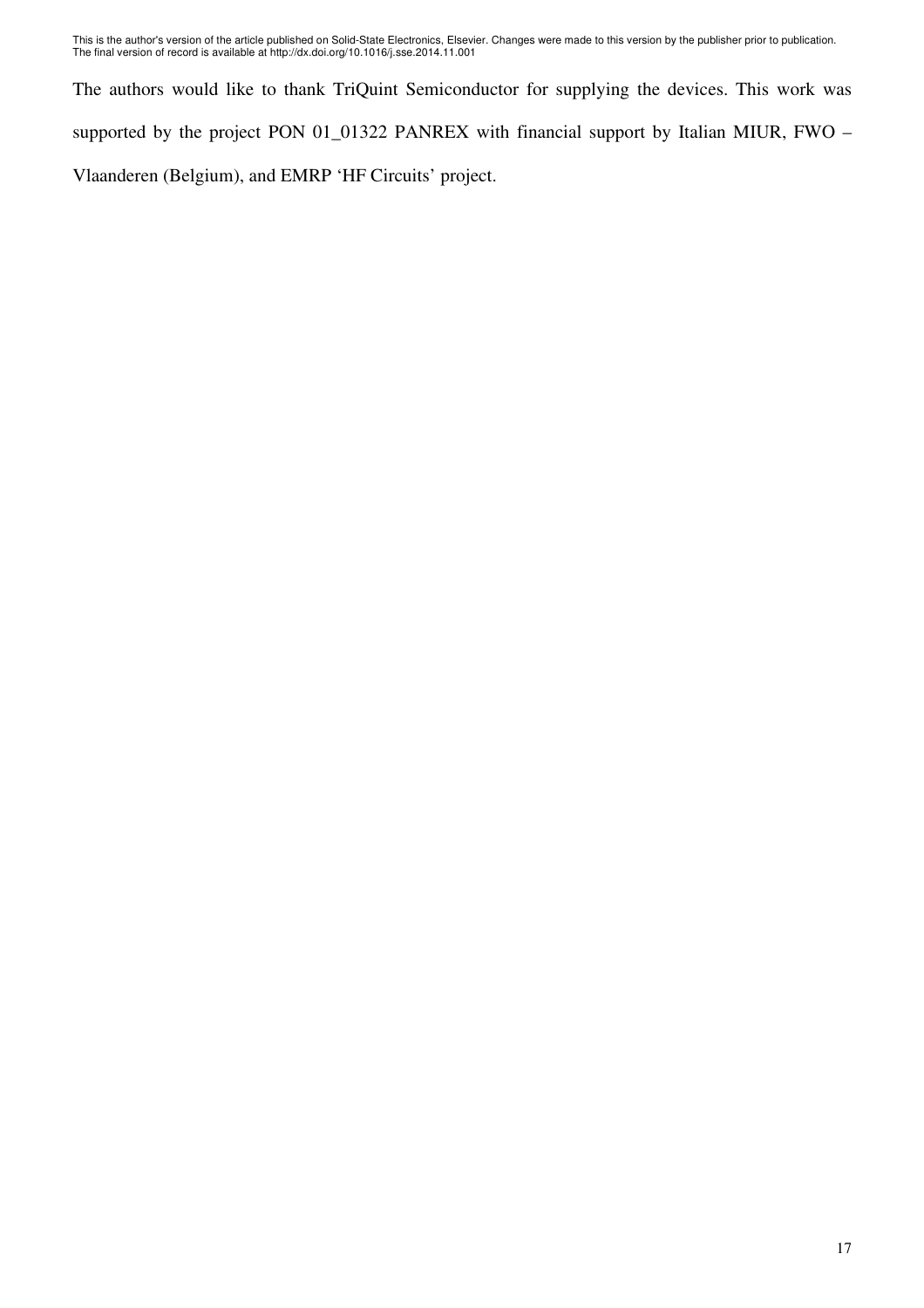# **References**

[1] Y. Rolain, W. Van Moer, G. Vandersteen, and J. Schoukens, "Why are nonlinear microwave systems measurements so involved?" *IEEE Trans. Instrum. Meas.,* vol. 53, no. 3, pp. 726-729, Jun. 2004.

[2] J. Verspecht "Large-signal network analysis," *IEEE Microw. Mag.*, vol. 6, no. 4, pp. 82-92, Dec. 2005.

[3] W. Van Moer and Y. Rolain, "A large-signal network analyzer: Why is it needed?," *IEEE Microw. Mag.*, vol. 7, no. 6, pp. 46-62, Dec. 2006.

[4] S. Maas, The RF and microwave circuit design cookbook. Norwood, MA, USA: Artech House, 1998.

[5] D. Resca, A. Raffo, S. Di Falco, F. Scappaviva, V. Vadalà, and G. Vannini, "X-band GaN MMIC HPA for SAR systems designed by exploiting low-frequency load-line measurements," *IEEE Microw. Wireless Comp. Lett.*, vol. 24, no. 4, pp. 266-268, Apr. 2014.

[6] P. Colantonio, F. Giannini, and E. Limiti, High efficiency RF and microwave solid state power amplifiers. Somerset, NJ, USA: John Wiley & Sons, 2009.

[7] J. C. Pedro and S. A. Maas, "A comparative overview of microwave and wireless power amplifier behavioral modeling approaches," *IEEE Trans. Microw. Theory Tech.*, vol. 53, no. 4, pp. 1150-1163, Apr. 2005.

[8] M. C. Tu, Y. C. Wang, and H. Y. Ueng, "Performance optimizing on multi-function MMIC design," *Microelectron. Eng.*, vol. 86, no. 10, pp. 2114-2118, Oct. 2009.

[9] I. Angelov, H. Zirath, and N. Rorsman, "A new empirical nonlinear model for HEMT and MESFET devices," *IEEE Trans. Microw. Theory Tech.*, vol. 40, no. 12, pp. 2258-2266, Dec. 1992.

[10] I. Angelov, L. Bengtsson, and M. Garcia, "Extensions of the Chalmers nonlinear HEMT and MESFET model," *IEEE Trans. Microw. Theory Tech.*, vol. 44, no. 10, pp. 1664-1674, Oct. 1996.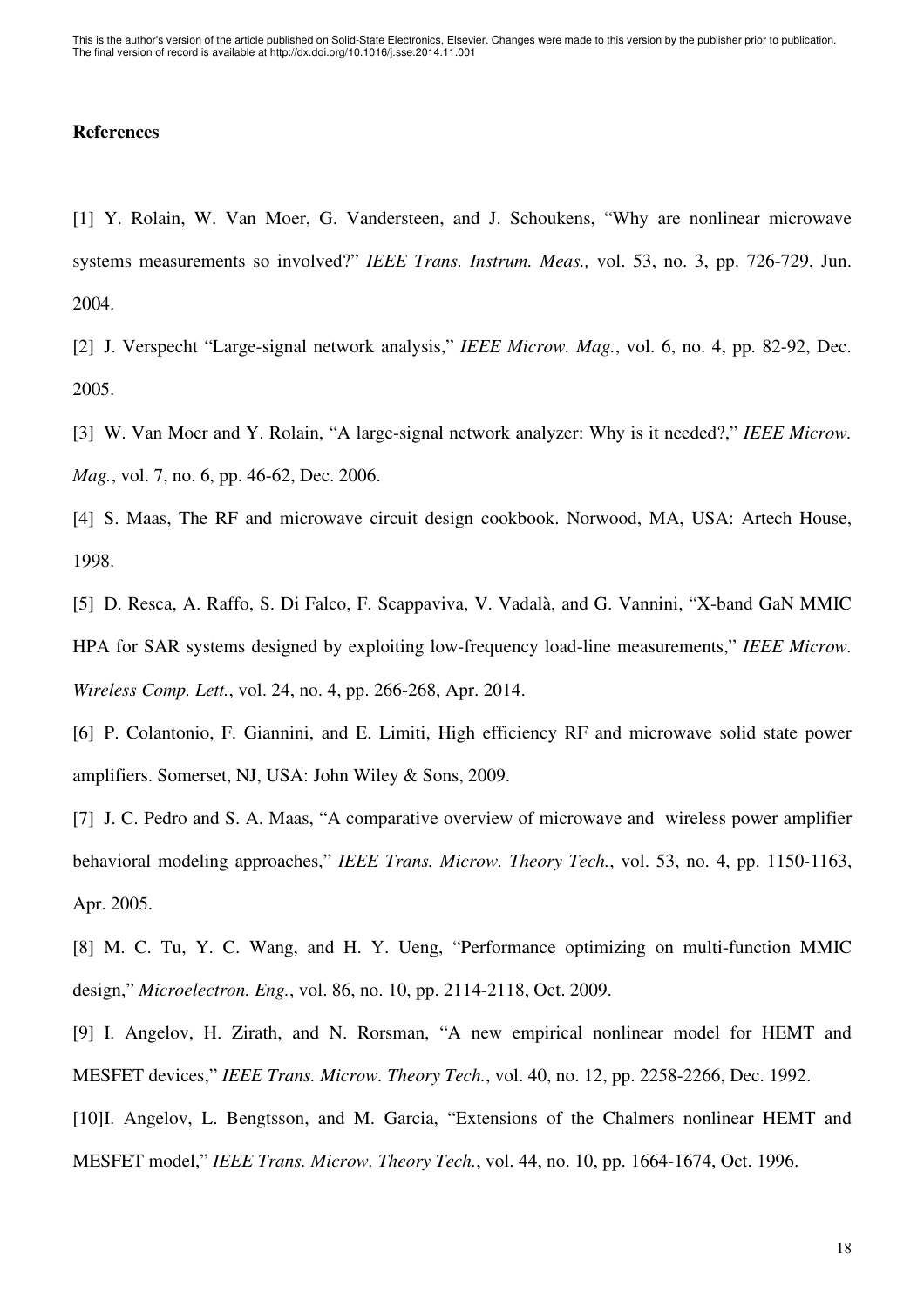[11] V. I. Cojocaru, and T. J. Brazil "A scalable general-purpose model for microwave FET's including DC/AC dispersion effects," *IEEE Trans. Microw. Theory Tech.*, vol. 45, no. 12, pp. 2248-2255, Dec. 1997. [12] A. Siligaris, G. Dambrine, D. M. M.-P. Schreurs, and F. Danneville, "A new empirical nonlinear model for sub-250 nm channel MOSFET," *IEEE Microw. Wireless Comp. Lett.*, vol. 13, no. 10, pp. 449-451, Oct. 2003.

[13] S. Kabra, H. Kaur, S. Halder, M. Gupta, and R. S. Gupta, "Temperature dependent analytical model of sub-micron GaN MESFETs for microwave frequency applications," *Solid-State Electron.*, vol. 52, no. 1, pp 25-30, Jan. 2008.

[14] R. Touhami, M. C. E. Yagoub, and H. Baudrand, "Comparing the MESFET and HEMT models for efficient circuit design," *Int. J. Numer. Model. El.*, vol. 20, no. 3, pp. 149-161, May/Jun. 2007.

[15] G. Avolio, D. M. M.-P. Schreurs, A. Raffo, G. Crupi, I. Angelov, G. Vannini, and B. Nauwelaers, "Identification technique of FET model based on vector nonlinear measurements," *Electron. Lett.*, vol. 47, no. 24, pp. 1323-1324, Nov. 2011.

[16] S. Khandelwal and T. A. Fjeldly, "Analysis of drain-current nonlinearity using surface-potentialbased model in GaAs pHEMTs," *IEEE Trans. Microw. Theory Tech.*, vol. 61, no. 9, pp. 3265-3270, Sep. 2013.

[17] D. E. Root, S. Fan, and J. Meyer, "Technology independent large signal non quasistatic FET models by direct construction from automatically characterized device data," *Eur. Microw. Conf.*, Stuttgart, Germany, Sep. 1991, pp. 927-932.

[18] E. P. Vandamme, D. M. M.-P. Schreurs, C. van Dinther, G. Badenes, and L. Deferm, "Development of a RF large signal MOSFET model, based on an equivalent circuit, and comparison with BSIM3v3 compact model," *Solid-State Electron.*, vol. 46, no. 3, pp 353-360, Mar. 2002.

[19] M. Myslinski, D. M. M.-P. Schreurs, and W. Wiatr, "Development and verification of a non-linear look-up table model for RF Silicon BJTs," *Eur. Gallium Arsenide and Other Semicond. Appl. Symp.*, Milano, Italy, Sep. 2002, pp. 93-96.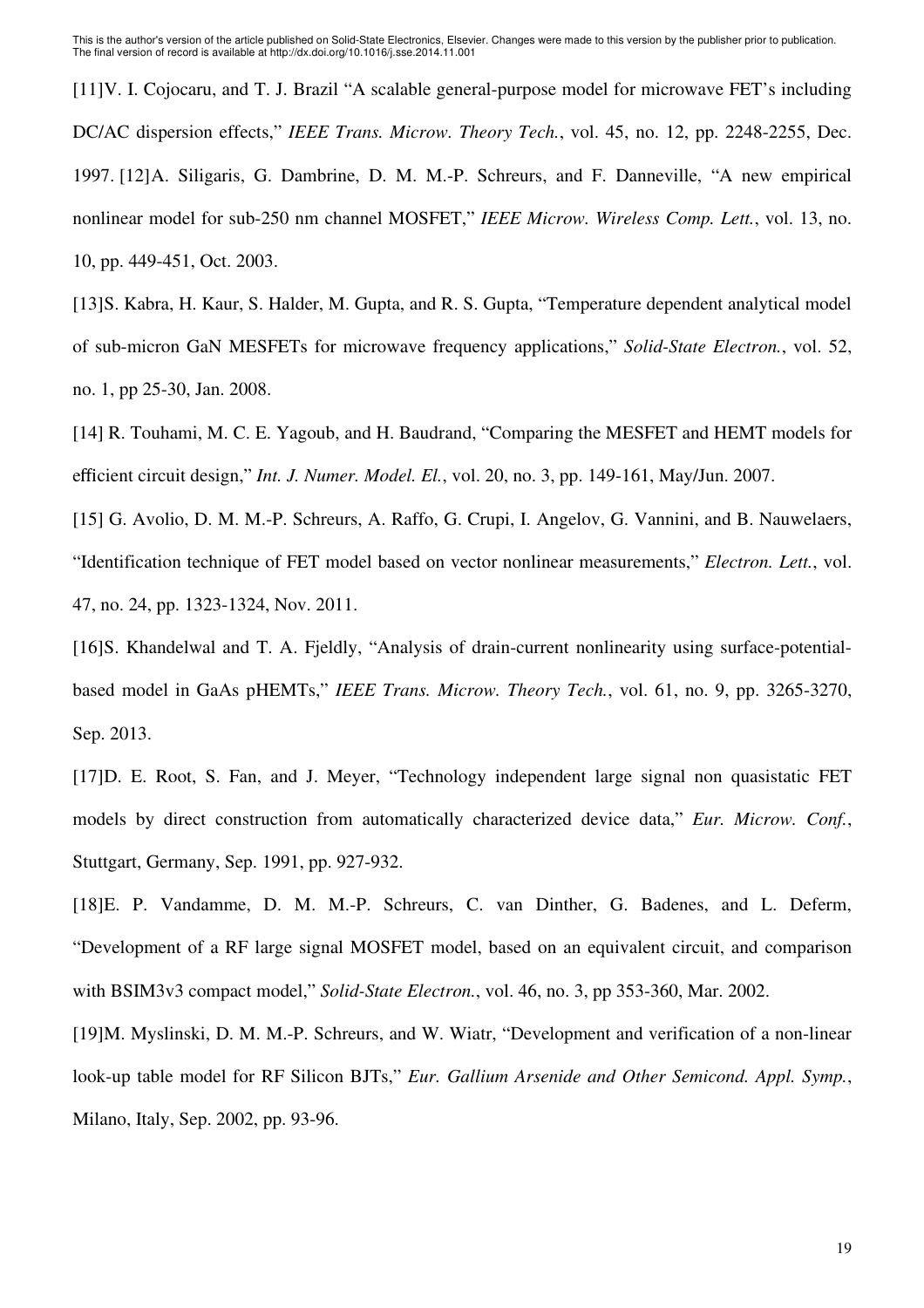[20] A. Orzati, D. M. M.-P. Schreurs, L. Pergola, H. Benedickter, F. Robin, O. J. Homan, et al., "A 110- GHz large-signal lookup-table model for InP HEMTs including impact ionization effects," *IEEE Trans. Microw. Theory Tech.*, vol. 51, no. 2, pp. 468-474, Feb. 2003.

[21] M. C. Currás-Francos, "Comparison of HEMT non-linear model extraction approaches based on small signal and on large signal measurements," *Int. J. Numer. Model. El.*, vol. 16, no. 1, pp. 41-51, Jan./Feb. 2003.

[22] G. Crupi, D. Schreurs, D. Xiao, A. Caddemi, B. Parvais, A. Mercha, and S. Decoutere, "Determination and validation of new nonlinear FinFET model based on lookup tables," *IEEE Microw. Wireless Comp. Lett.*, vol. 17, no 5, pp. 361-363, May 2007.

[23] G. Crupi, D. M. M.-P. Schreurs, A. Caddemi, I. Angelov, M. Homayouni, A. Raffo, G. Vannini, and B. Parvais, "Purely analytical extraction of an improved nonlinear FinFET model including nonquasi-static effects," *Microelectron. Eng.*, vol. 86, no. 11, pp. 2283-2289, Nov. 2009.

[24] G. Crupi, D. M. M.-P. Schreurs, J.-P. Raskin, and A. Caddemi, "A comprehensive review on microwave FinFET modeling for progressing beyond the state of art," *Solid-State Electron.*, vol. 80, pp 81-95, Feb. 2013.

[25] G. Crupi, A. Raffo, G. Sivverini, G. Bosi, G. Avolio, D. M. M.-P. Schreurs, A. Caddemi, and G. Vannini "Non-linear look-up table modeling of GaAs HEMTs for mixer application," *IEEE International Workshop on Integrated Nonlinear Microwave and Millimetre-Wave Circuits*, Dublin, Ireland, Sep. 2012, pp. 1-3.

[26] D. Schreurs, Y. Baeyens, B. K. J. C. Nauwelaers, W. De Raedt, M. Van Hove, and M. Van Rossum, "S-parameter measurement based quasistatic large-signal cold HEMT model for resistive mixer design," *Int. J. Microw. Mill.-Wave Comput.-Aid. Eng.*, vol. 6, no. 4, pp. 250-258, Jul. 1996.

[27] V. Rizzoli, and A. Costanzo, "An accurate FET model suitable for general nonlinear and power applications," *Int. J. RF Microw. Comput.-Aid. Eng.*, vol. 10, no. 1, pp. 43-62, Jan. 2000.

[28] K. Yhland, N. Rorsman, M. Garcia, and H. F. Merkel, "A symmetrical nonlinear HFET/MESFET model suitable for intermodulation analysis of amplifiers and resistive mixers," *IEEE Trans. Microw. Theory Tech.*, vol. 48, no. 1, pp. 15-22, Jan. 2000.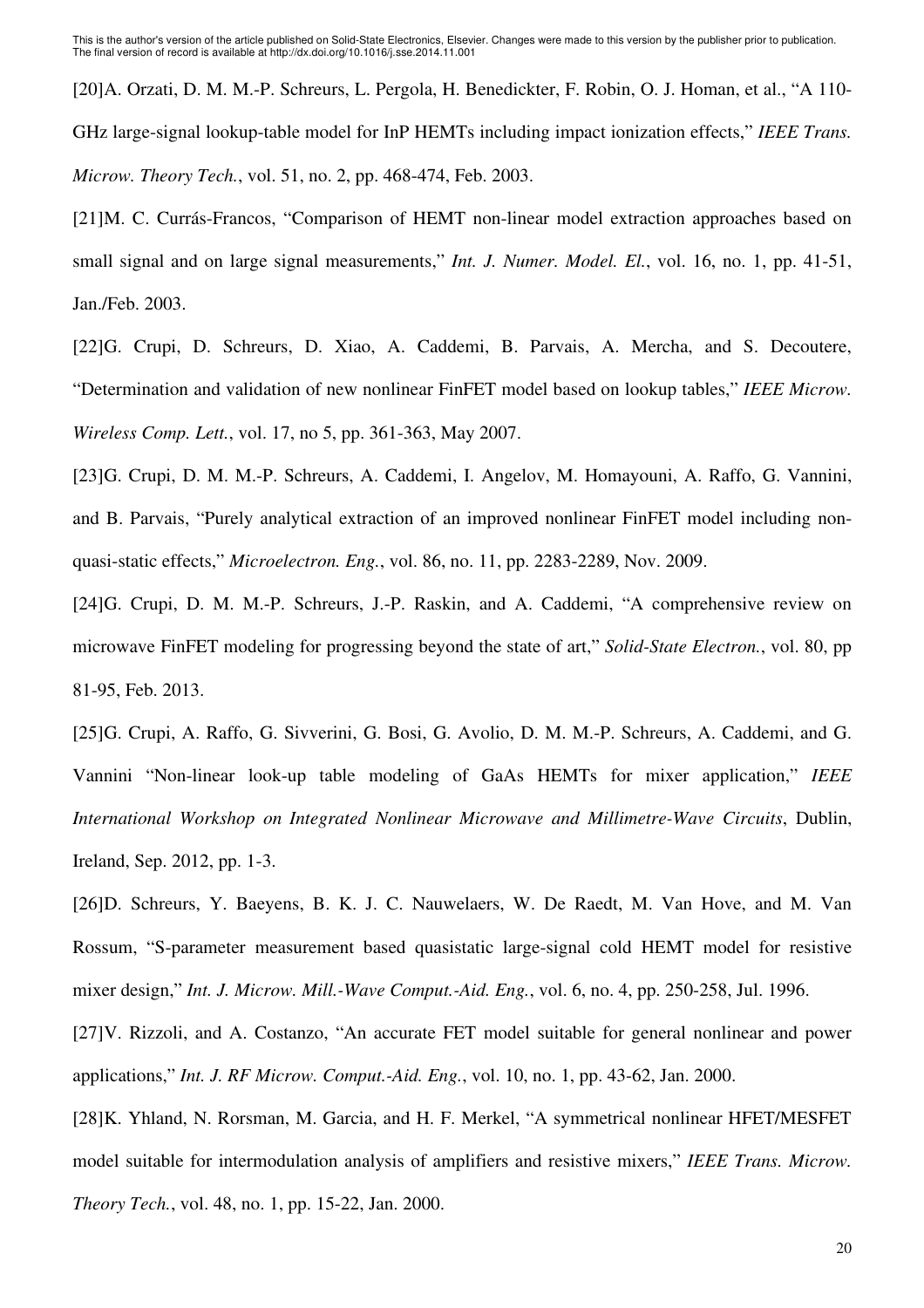[29] J. Xu, D. Gunyan, M. Iwamoto, J. M. Horn, A. Cognata, and D. E. Root, "Drain-source symmetric artificial neural network-based FET model with robust extrapolation beyond training data," *IEEE Int. Microw. Symp. Dig*., Honolulu, HI, Jun. 2007, pp. 2011-2014.

[30] V. Di Giacomo, A. Santarelli, A. Raffo, P. Traverso, D. Schreurs, J. Lonac, D. Resca, G. Vannini,

F. Filicori, and M. Pagani, "Accurate nonlinear electron device modeling for cold FET mixer design,"

*Eur Microw. Integr. Circ. Conf.*, Amsterdam, The Netherlands, Oct. 2008, pp. 294-297.

[31] 0.15-µm power pHEMT 3MI, process data sheet, TriQuint Semiconductor, 2007.

[32] Advanced Design System (ADS) Agilent. Ansoft Designer User Manuals.

[33] G. Crupi and D. M. M.-P. Schreurs, Microwave de-embedding: from theory to application. Oxford, UK: Academic Press, 2013.

[34] G. Dambrine, A. Cappy, F. Heliodore, and E. Playez, "A new method for determining the FET small-signal equivalent circuit," *IEEE Trans. Microw. Theory Tech.*, vol. 36, no. 7, pp. 1151-1159, Jul. 1988.

[35] G. Crupi, D. M. M.-P. Schreurs, A. Raffo, A. Caddemi, and G. Vannini, "A new millimeter wave small-signal modeling approach for pHEMTs accounting for the output conductance time delay," *IEEE Trans. Microw. Theory Tech.*, vol. 56, no. 4, pp. 741-746, Apr. 2008.

[36] J. Lu, Y. Wang, L. Ma, and Z. Yu, "A new small-signal modeling and extraction method in AlGaN/GaN HEMTs," *Solid-State Electron.*, vol. 52, no. 1, pp. 115-120, Jan. 2008.

[37] M. Emam, J. C. Tinoco, D. Vanhoenacker-Janvier, and J.-P. Raskin, "High-temperature DC and RF behaviors of partially-depleted SOI MOSFET transistors," *Solid-State Electron.*, vol. 52, no. 12, pp. 1924-1932, Dec. 2008.

[38] A. R. Alt, D. Marti, and C. R. Bolognesi, "Transistor modeling: Robust small-signal equivalent circuit extraction in various HEMT technologies," *IEEE Microw. Mag.*, vol. 14, no. 4, pp. 83-101, Jun. 2013.

[39] L. Shen, B. Chen, and J. Gao, "An improved millimeter-wave small-signal modeling approach for HEMTs," *Int. J. RF Microw. Comput.-Aided Eng.*, vol. 24, no. 4, pp. 417-425, Sep. 2014.

21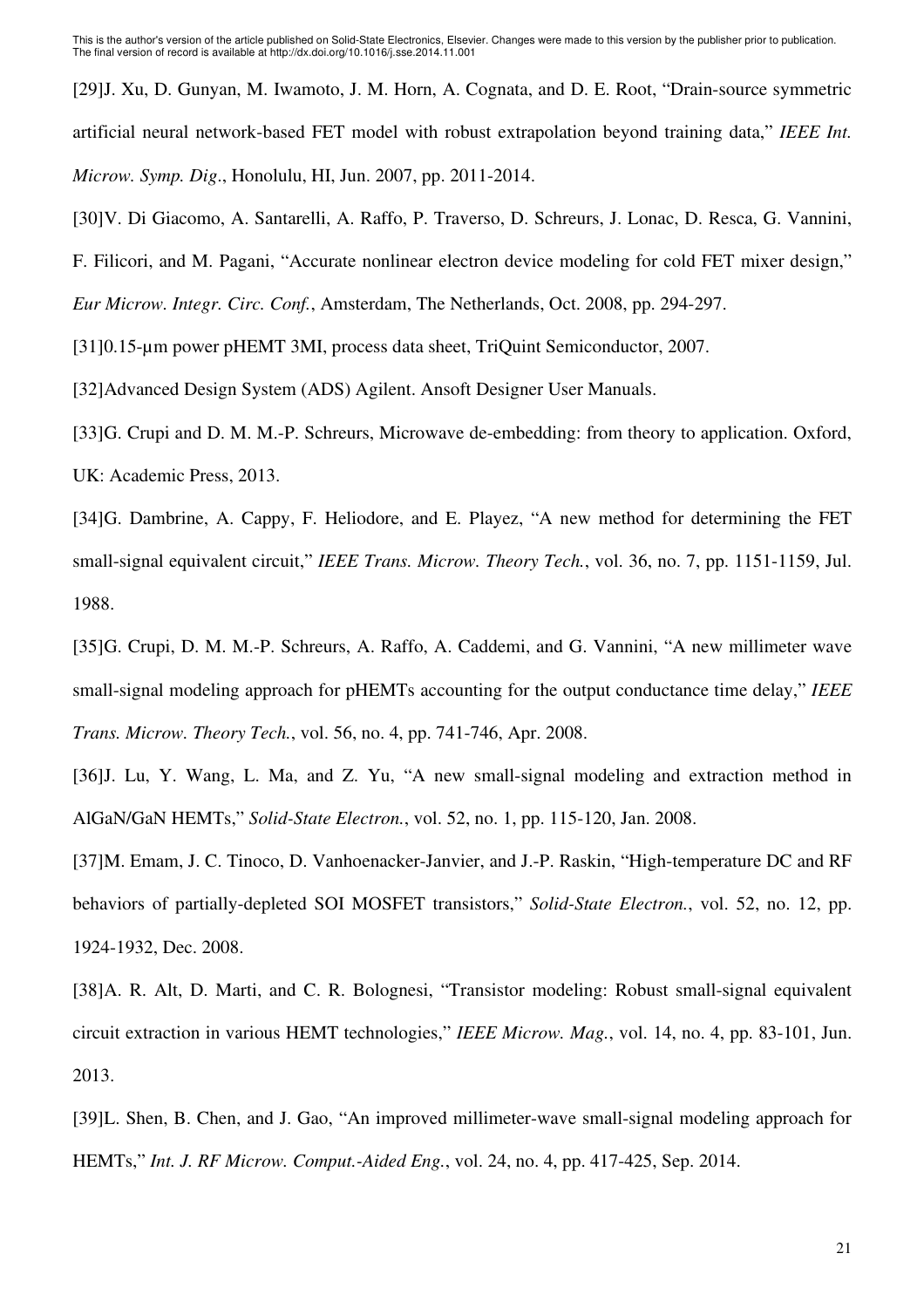[40] S-W Moon, J-H Oh, Y-H Baek, M Han, J-K Rhee, and S-D Kim, "Millimeter-wave small-signal modeling with optimizing sensitive-parameters for metamorphic high electron mobility transistors," *Semicond. Sci. Technol.*, vol. 25, no. 8, pp. 1-7, Aug. 2010.

[41] D. E. Root and B. Hughes, "Principles of nonlinear active device modeling for circuit simulation," *ARFTG Conf. Dig.*, Tempe, AZ, Dec. 1988, pp. 1-24.

[42] G. Crupi, D. M. M.-P. Schreurs, A. Caddemi, A. Raffo, and G. Vannini, "Investigation on the nonquasi-static effect implementation for millimeter-wave FET models," *Int. J. RF Microw. Comput.-Aid. Eng.*, vol. 20, no 1, pp. 87-93, Jan. 2010.

[43] C. Camacho-Penalosa, "Modeling frequency dependence of output impedance of a microwave MESFET at low frequencies," *Electron. Lett.*, vol. 21, no. 12, pp. 528-529, Jun. 1985.

[44] F. Filicori, G. Vannini, A. Santarelli, A. M. Sanchez, A. Tazon, and Y. Newport, "Empirical modeling of low-frequency dispersive effects due to traps and thermal phenomena in III-V FET's," *IEEE Trans. Microw. Theory Tech.*, vol. 43, no. 12, pp. 2972-2981, Dec. 1995.

[45] I. Kallfass, T. J. Brazil, B. OhAnnaidh, Peter Abele, T Hackbarth, M Zeuner, U. König, and H. Schumacher, "Large-signal modelling including low-frequency dispersion of n-channel SiGe MODFETs and MMIC applications," *Solid-State Electron.*, vol. 48, no. 8, pp. 1433-1441, Aug. 2004.

[46] O. Jardel, F. De Groote, T. Reveyrand, J.-C. Jacquet, C. Charbonniaud, J.-P. Teyssier, D. Floriot, and R. Quéré, "An electrothermal model for AlGaN/GaN power HEMTs including trapping effects to improve large-signal simulation results on high VSWR," *IEEE Trans. Microw. Theory Tech.*, vol. 55, no. 12, pp. 2660-2669, Dec. 2007.

[47] A. Raffo, S. Di Falco, V. Vadalà, G. Vannini, "Characterization of GaN HEMT low-frequency dispersion through a multiharmonic measurement system," *IEEE Trans. Microw. Theory Tech.*, vol. 58, no. 9, pp. 2490-2496, Sep. 2010.

[48] A. Jarndal, P. Aflaki, L. Degachi, A. Birafane, A. Kouki, R. Negra, and F. M. Ghannouchi "Largesignal modelling including low-frequency dispersion of n-channel SiGe MODFETs and MMIC applications," *Solid-State Electron.*, vol. 54, no. 6, pp. 696-700, Jul. 2010.

22